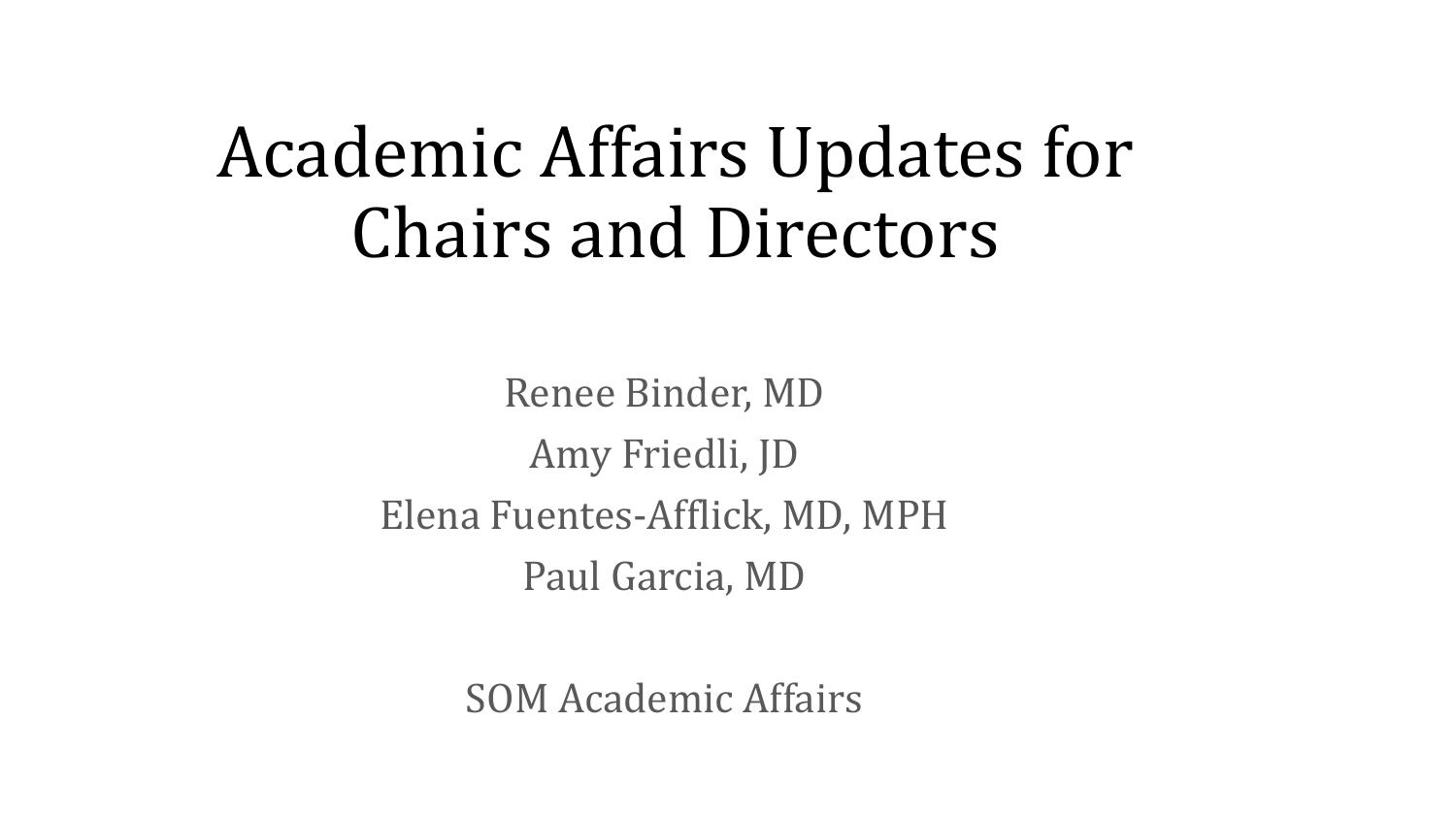# **OATS**

Amy B. Friedli, JD Director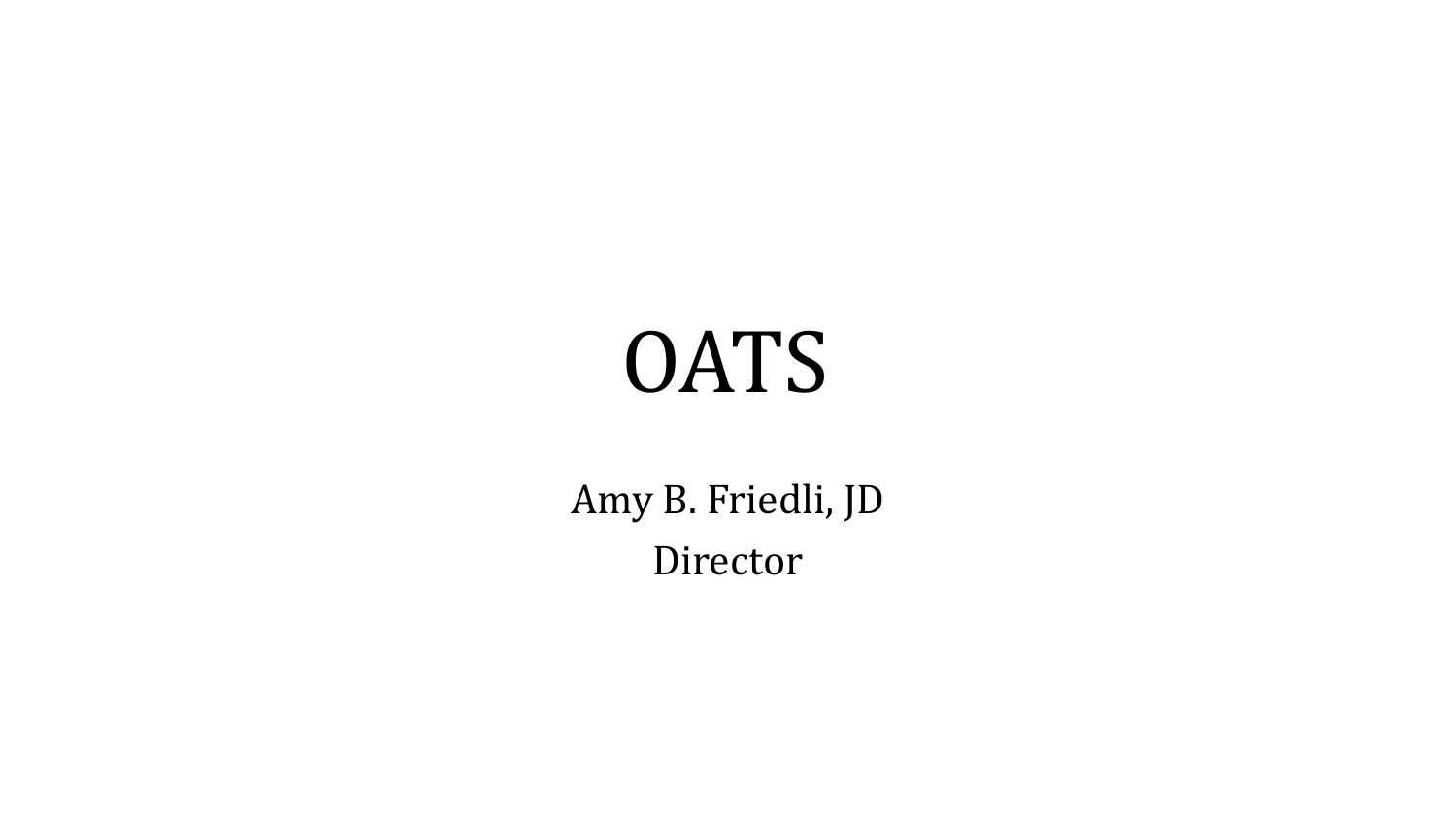# What is the Chair's role in OATS?

• Annual certification report

- Category I requests
- Earnings threshold
	- Time threshold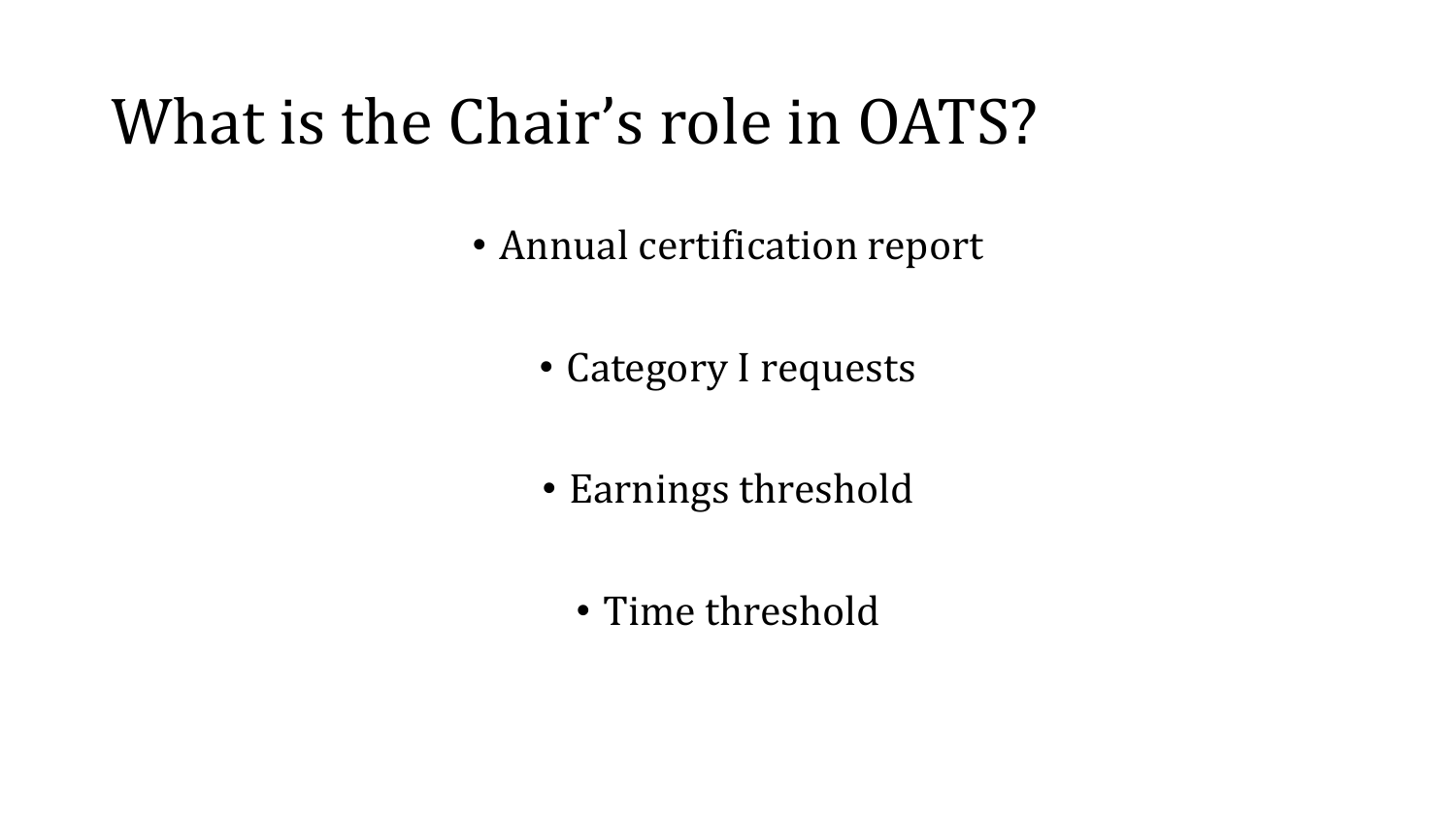# The Chair's role

- Annual certification report
	- Review to ensure that policies were followed (Category I, earnings, time)
	- You are acknowledging, but not verifying, the activities reported by the faculty member
- Category I requests
	- Ensure that the individual is fulfilling all University expectations before endorsing outside professional activities
	- Your endorsement indicates a lack of concern about conflict of commitment
- Request to exceed the earnings threshold
	- Your endorsement indicates that the individual is fulfilling all University expectations
	- Your endorsement indicates a lack of concern about conflict of commitment
- Request to exceed the time threshold
	- Your endorsement indicates that the individual is fulfilling all University expectations
	- Your endorsement indicates a lack of concern about conflict of commitment, given the amount of time dedicated to the outside professional activity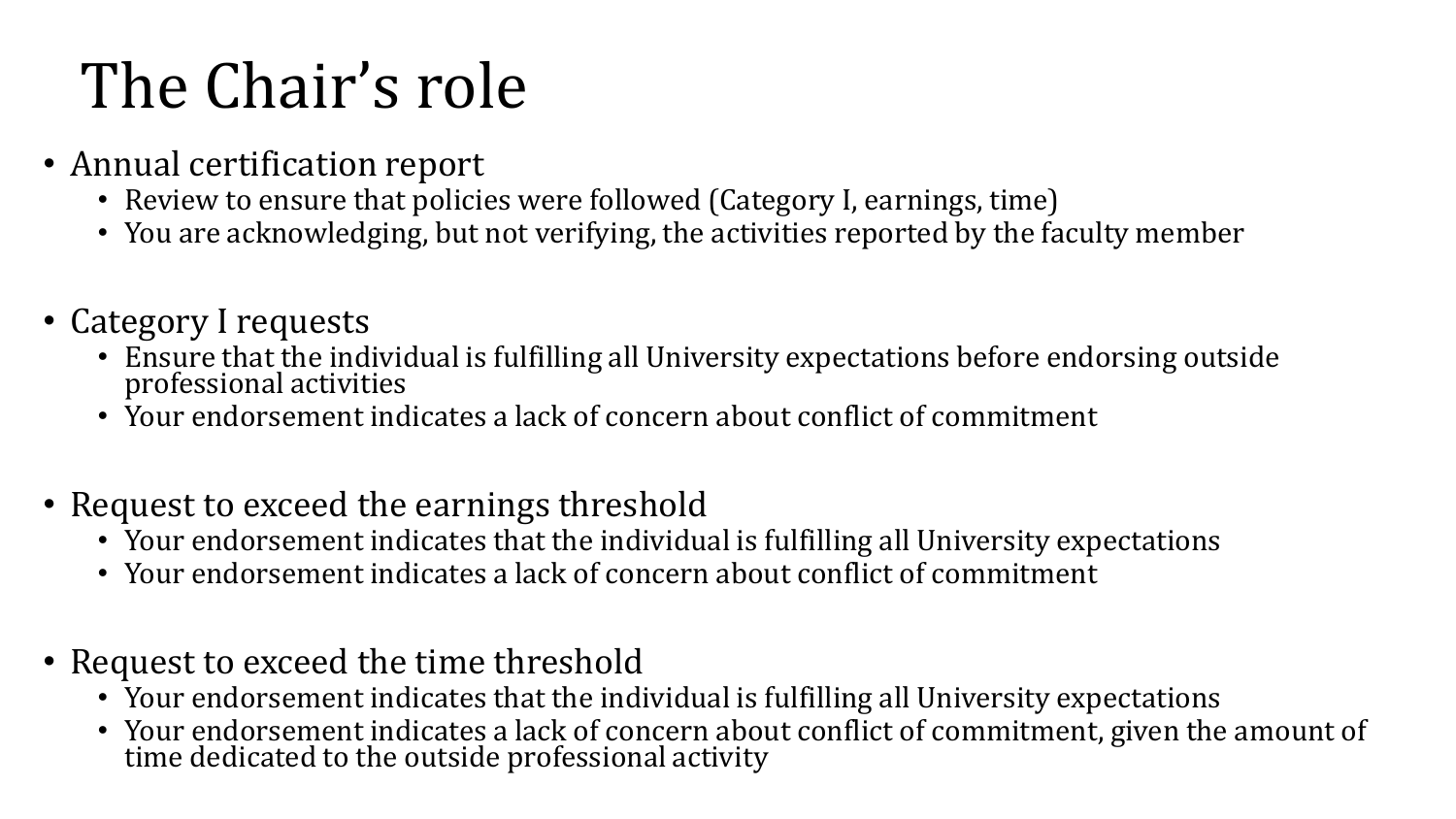Category I

When you review a request for Category I activity, please indicate whether the faculty member has already engaged in the activity

- Yes
- No
- If you're not sure, please ask the faculty member!

| Mark As:                                                                | Reviewed           |         |  |
|-------------------------------------------------------------------------|--------------------|---------|--|
| Return To:                                                              | Department         | Faculty |  |
| Has the faculty engaged in the activity<br>before receiving permission? | $O$ Yes $\odot$ No |         |  |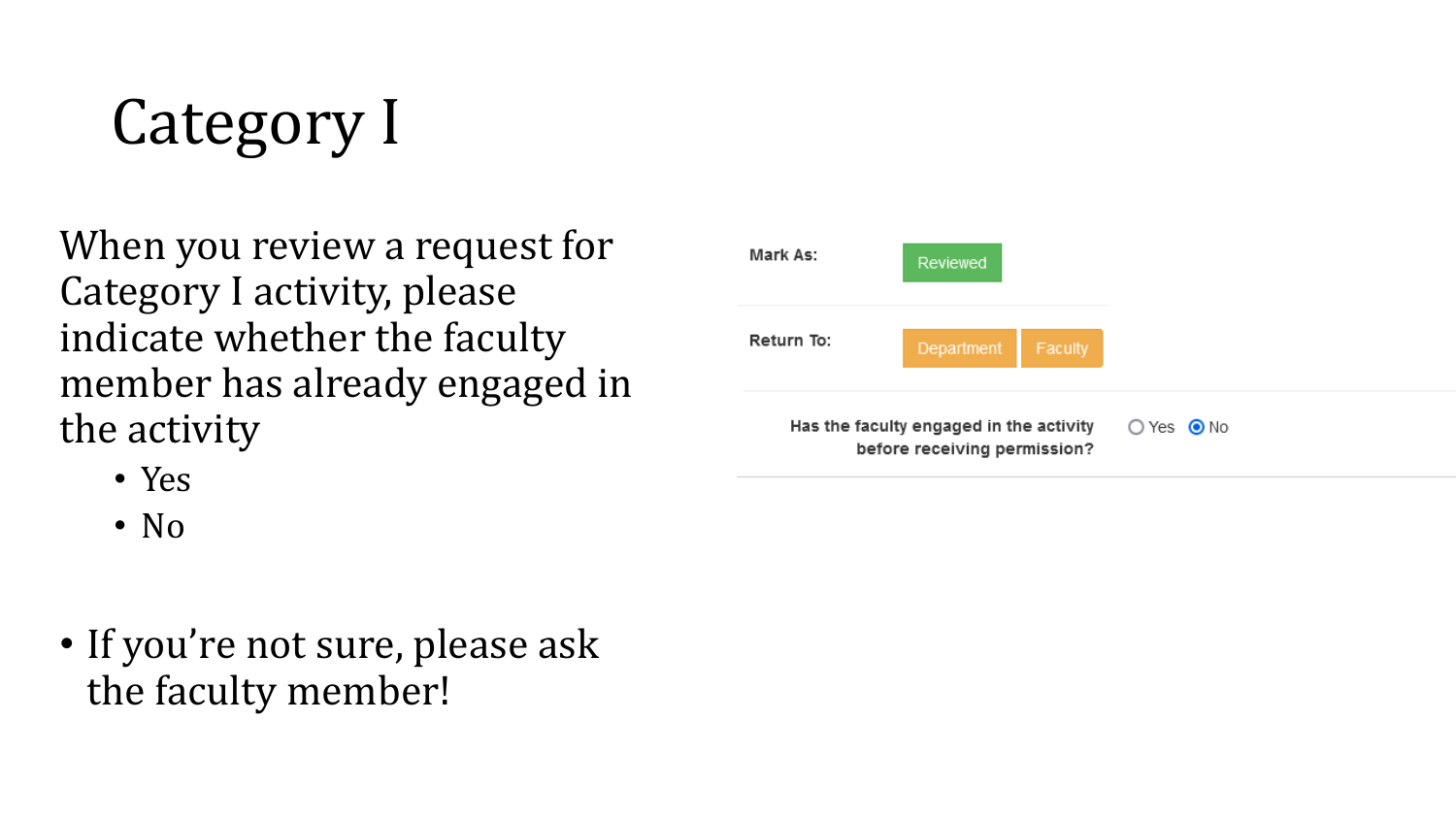# In Residence Task Force Report November 2021

Paul Garcia, MD Associate Dean Professor of Neurology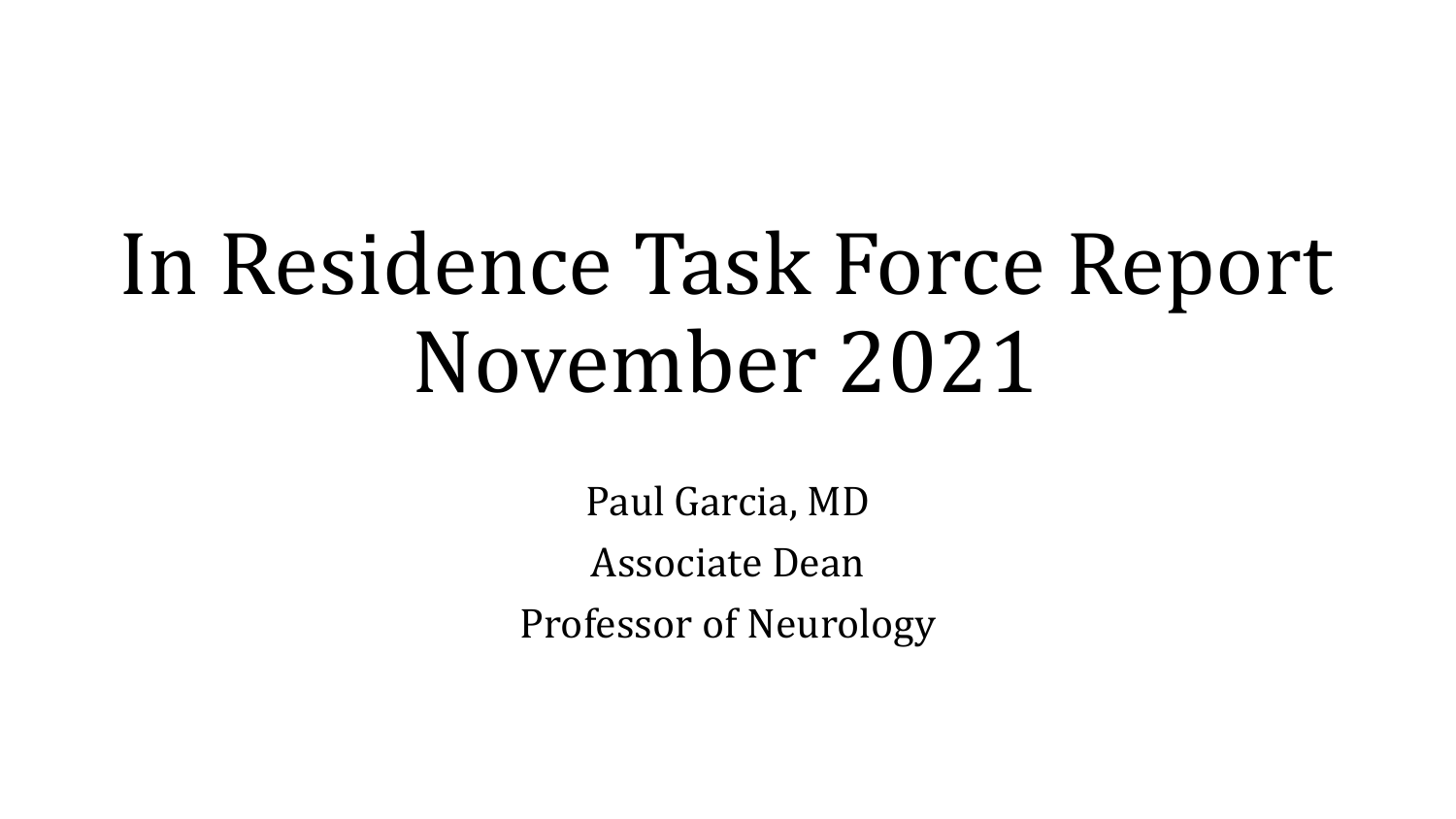# Overview

- Under APM 270, Associate and Full Professors In Residence may be given appointments with either a specific end date or no end date ("indefinite").
- UCSF gives Associate and Full Professors In Residence indefinite appointments (no end date).
- In Residence appointments may be converted to appointments with a specific end date under three circumstances:
	- 1. Lack of funds
	- 2. Lack of work
	- 3. Programmatic change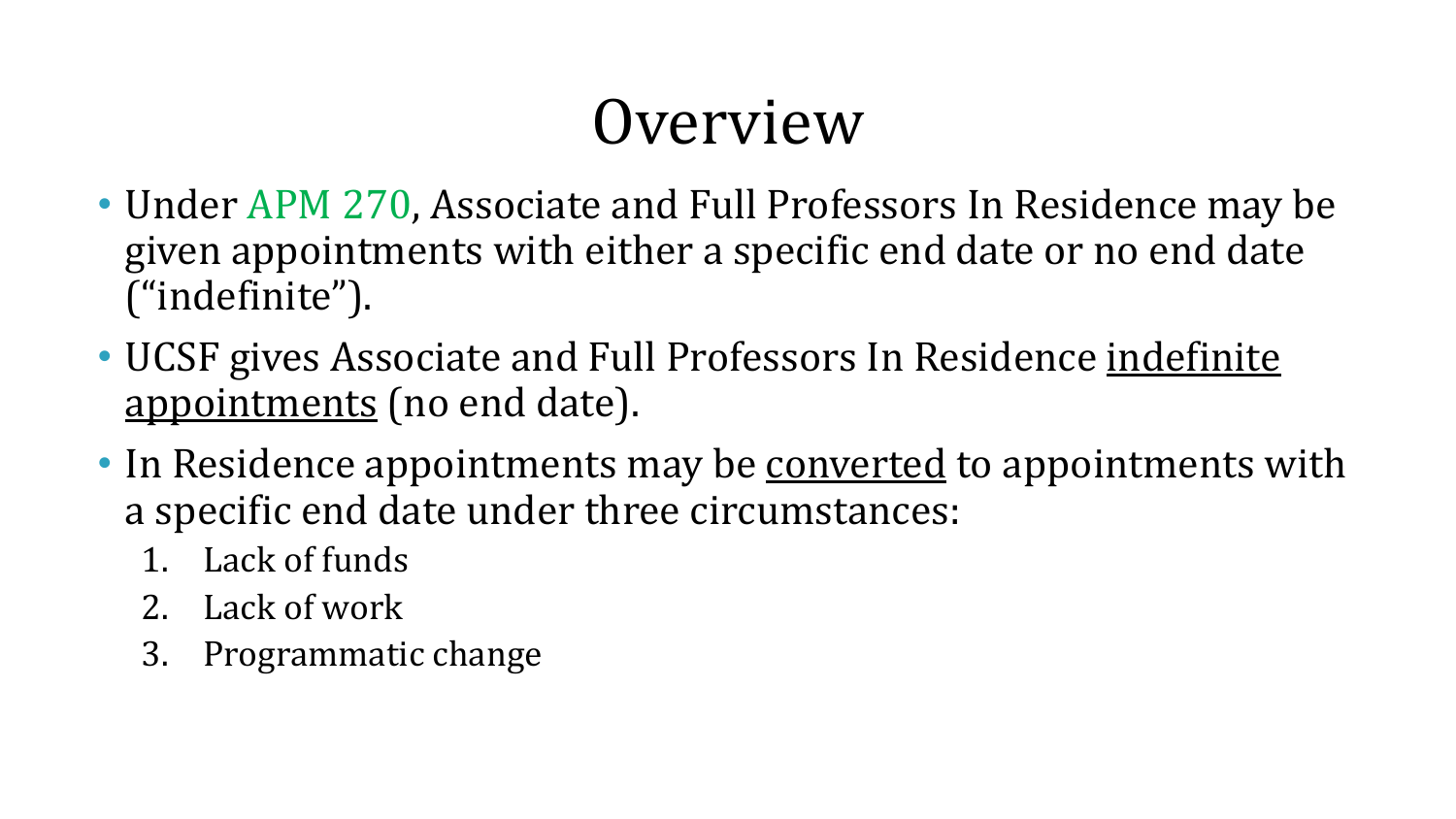# Significant Changes

### **Affiliate Appointments**

- Definition expanded to include clinics, treatment or care facilities and research institutions affiliated or associated with the University.
- Current language limited the definition of an affiliate to a "hospital" affiliated with the University

**Clear delineation** of the application of policies that govern and processes for In Residence faculty to faculty with appointments at UCSF affiliates

#### **Joint Appointments**

• Clarification that termination of appointment within the home department results in the automatic termination of any joint appointment(s), *unless* a joint department offers the faculty member a new appointment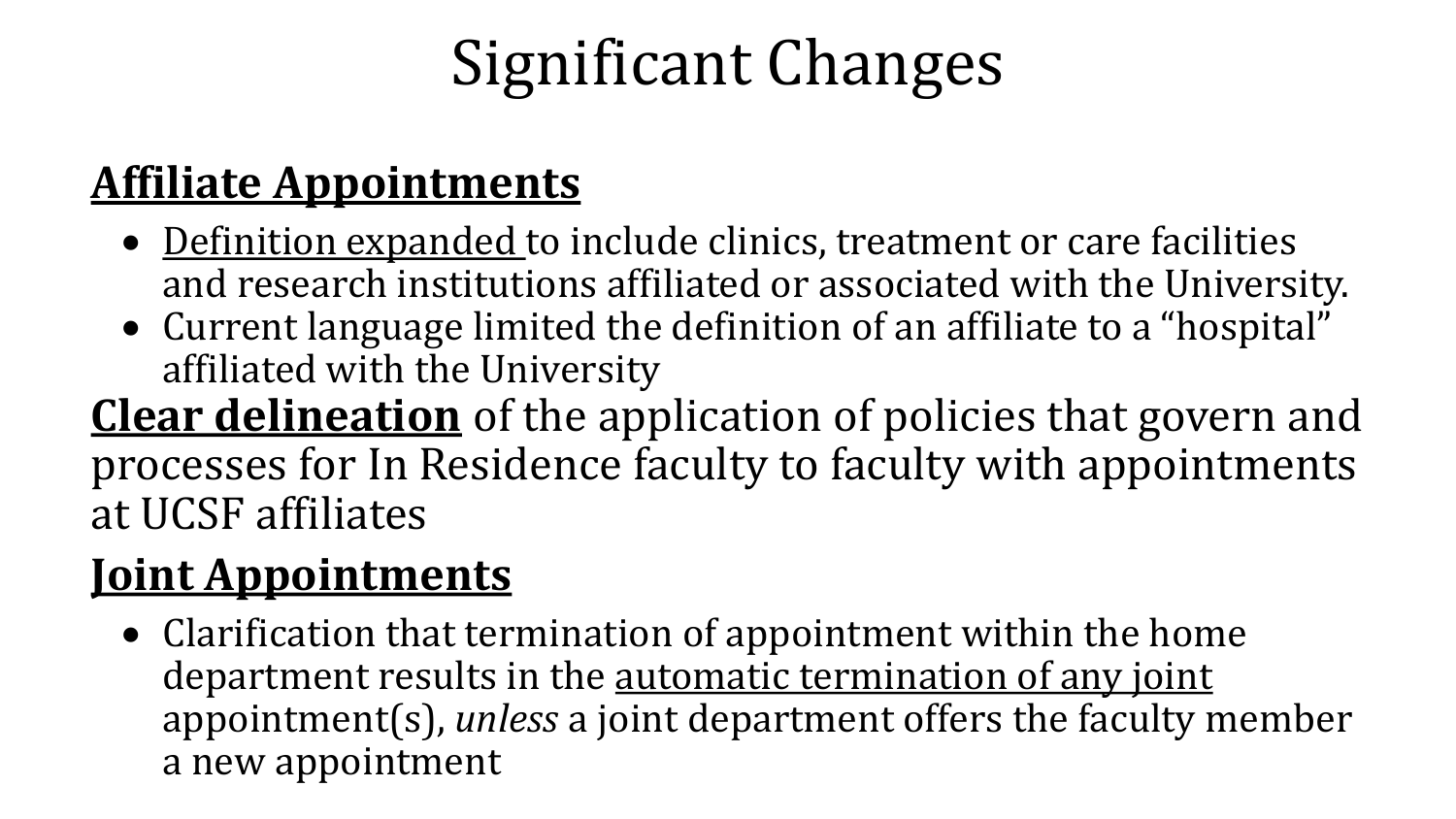# Significant Changes

#### **Codification of Salary Support During the Terminal Year:**

• Clarification that the amount of salary support due a faculty member during the terminal year is proportional to the amount of salary support they received from the department prior to the terminal year.

There are two approaches to departmental salary support; departments or schools may choose either approach. This strategy ensures consistency across the campus and will help avoid any claims of arbitrary or disparate treatment.

**Faculty vote:** Process specified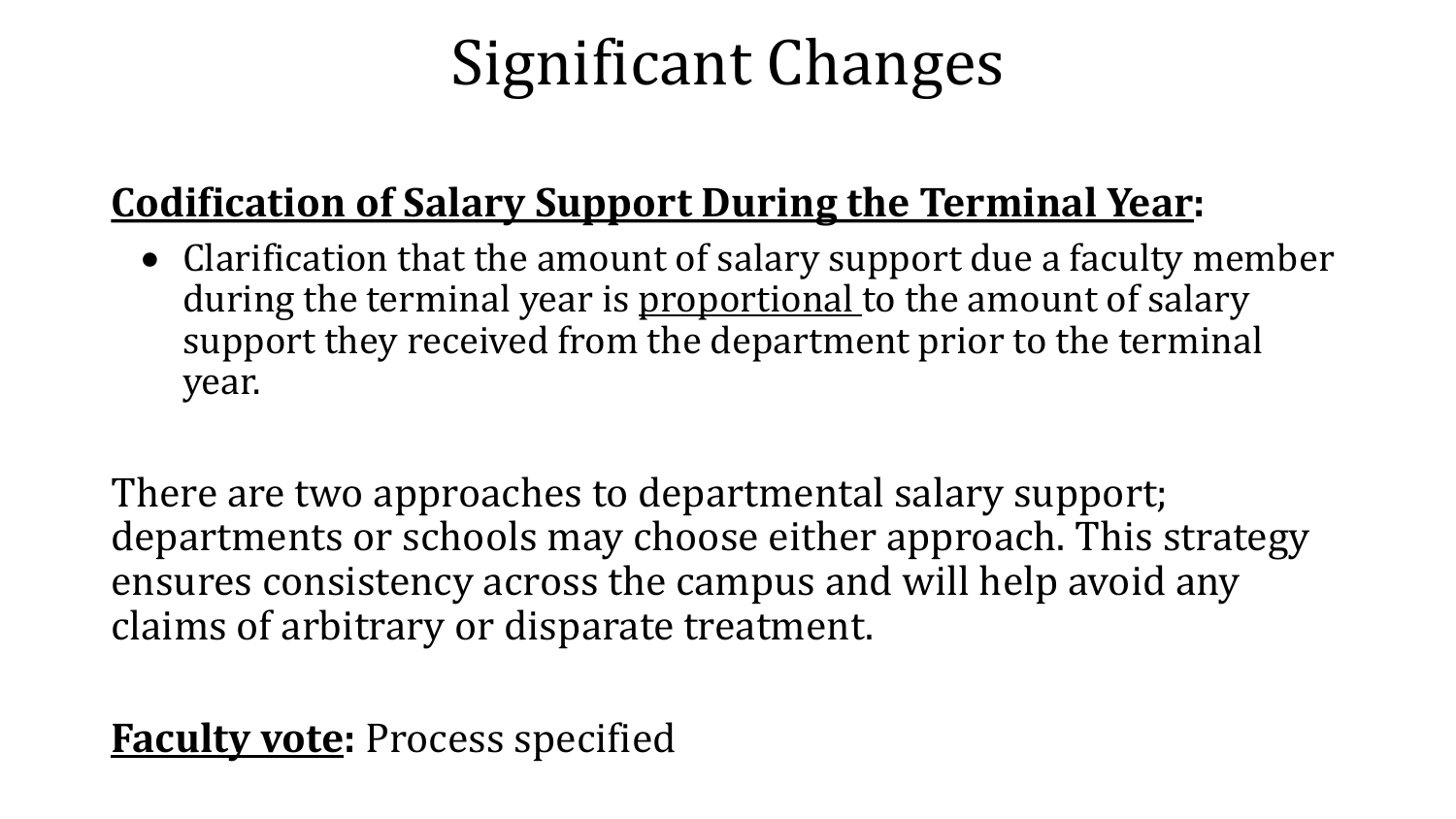### Lack of Work - Definition

"Lack of work may be caused by a change in the emphasis of an on-going program or project, lack of funds, and/or the termination of an individual's appointment at a hospital, clinic, treatment or care facility, and/or research institution affiliated or associated with the University."

*The highlighted text was added*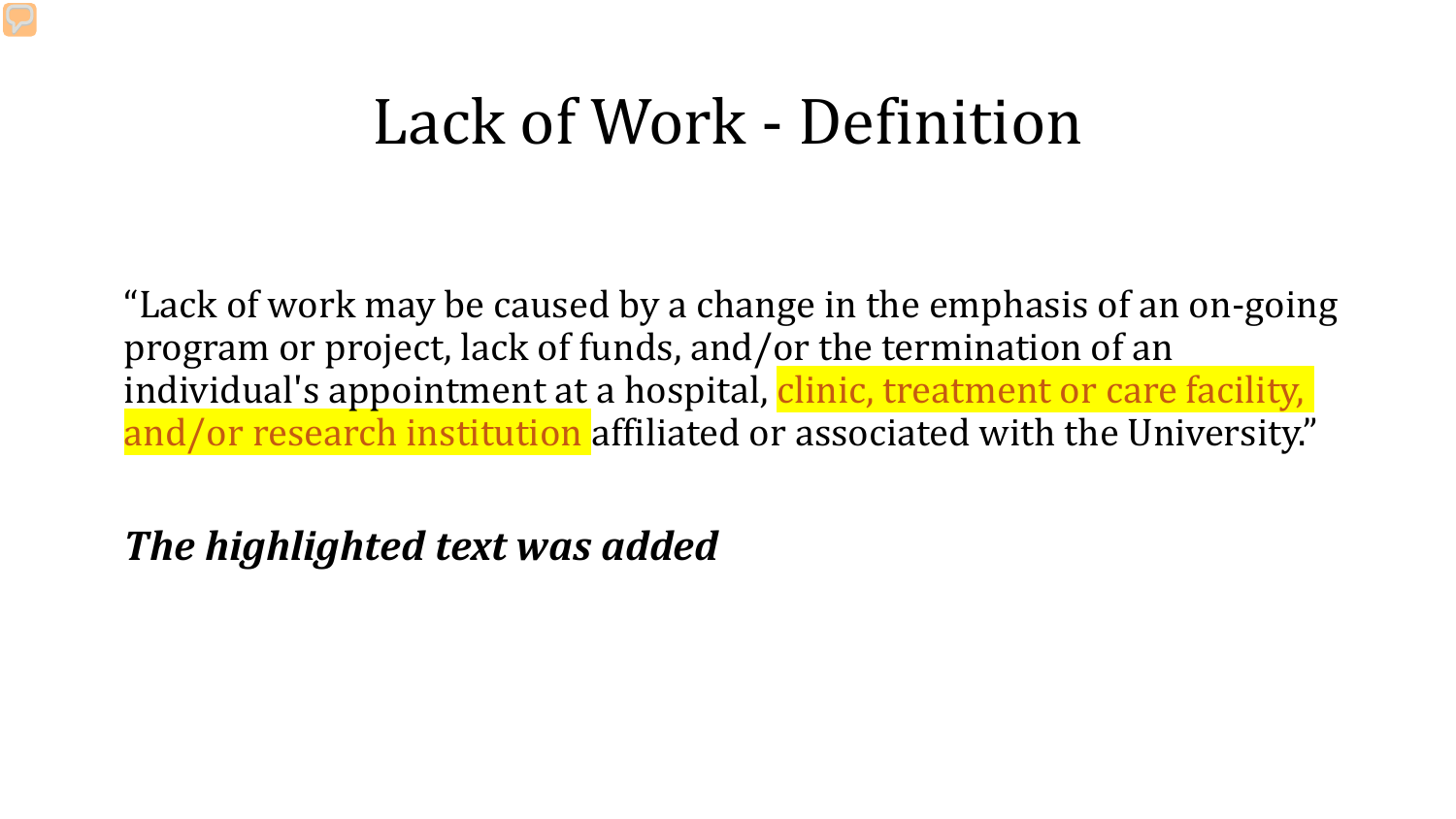Salary Support – 2 Approaches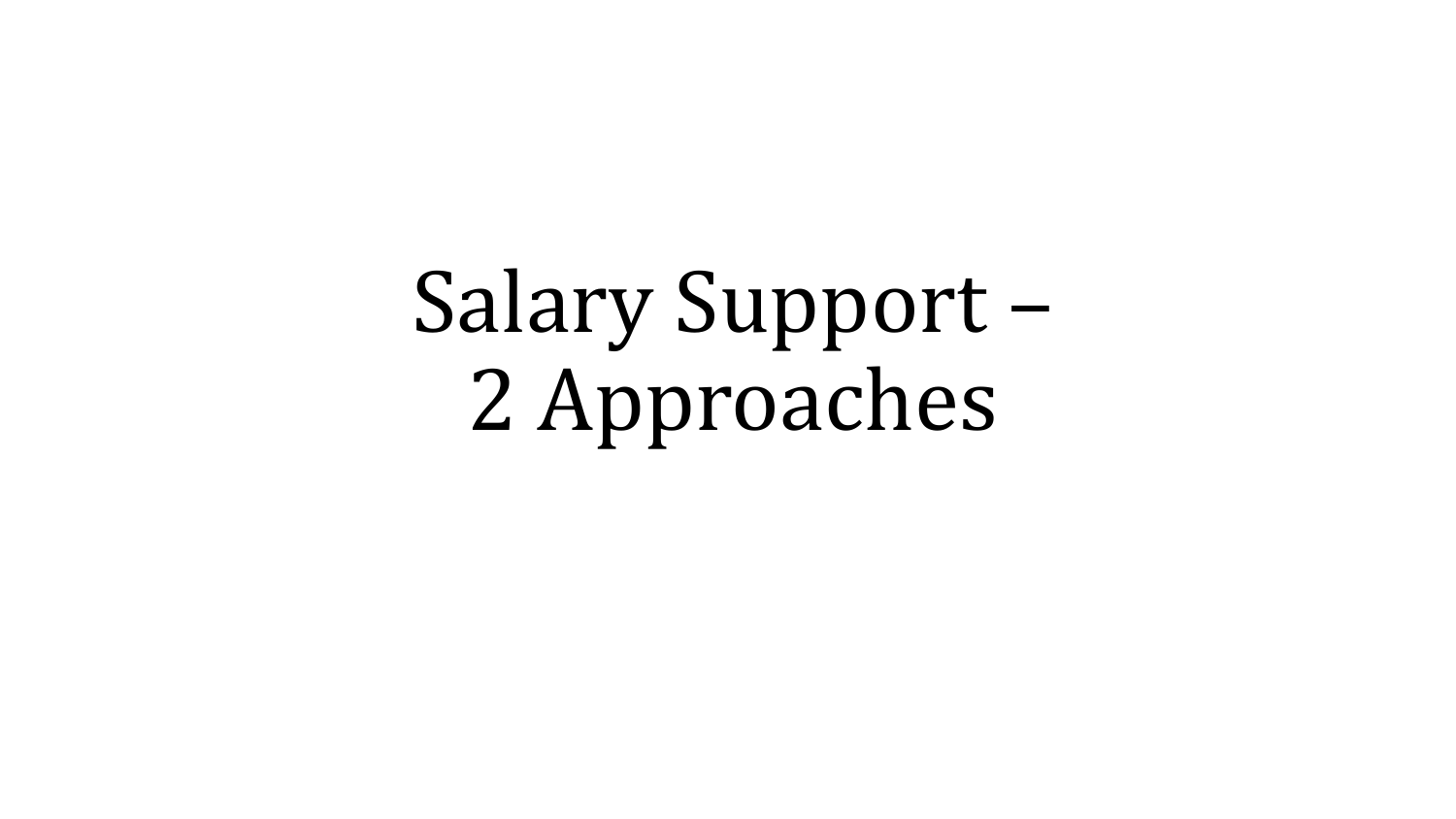# Approach 1: "Day 1- Dollar 1"

- In the event a faculty member can no longer cover their salary (X+X') at 100% effort, the department/school initiates the process to convert the faculty member's indefinite in Residence appointment to an appointment with a specific end date.
- During the terminal year, the department/school must provide funding necessary to maintain salary (X+X') at 100% effort.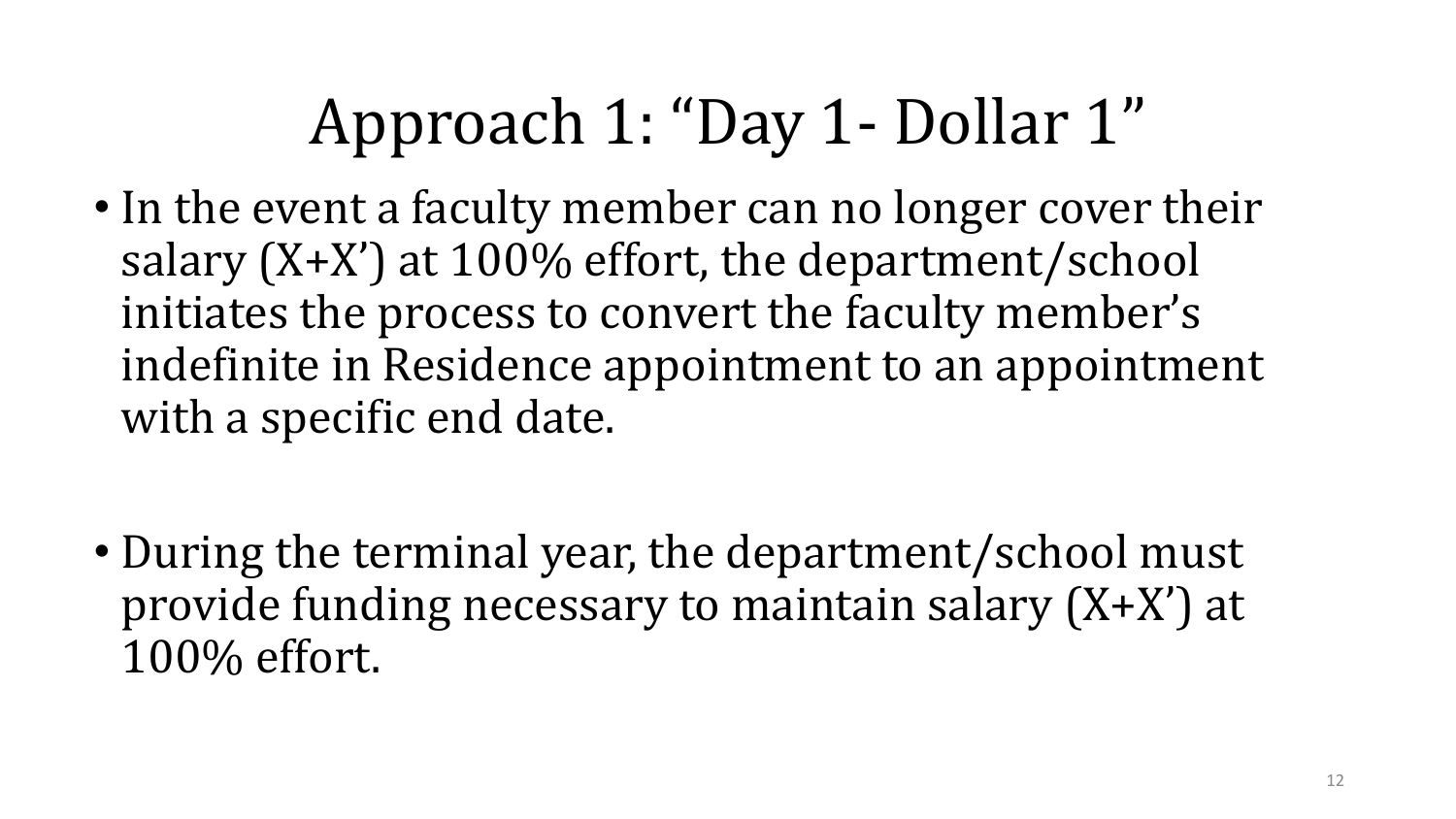# Approach 2: Bank

- The bank provides 1 year of support at the level of X+X'.
- The value of the "bank" is established during the first year of use and inflates annually,\* in accord with COLA or merit increments.
- The bank is similar to a line of credit: the faculty member may draw from it as needed.
- The faculty member may draw from the bank during one year, consecutive years or non-consecutive years.
- Once it is clear that the faculty member does not have sufficient funds in the bank to support their salary at X+X' beyond a 12–month period, the indefinite end date In Residence appointment is converted to an appointment with a specific end date and the terminal year notice is given.
- Administrative management may be complicated and time-intensive.

\* Assuming it is not used entirely during the first year.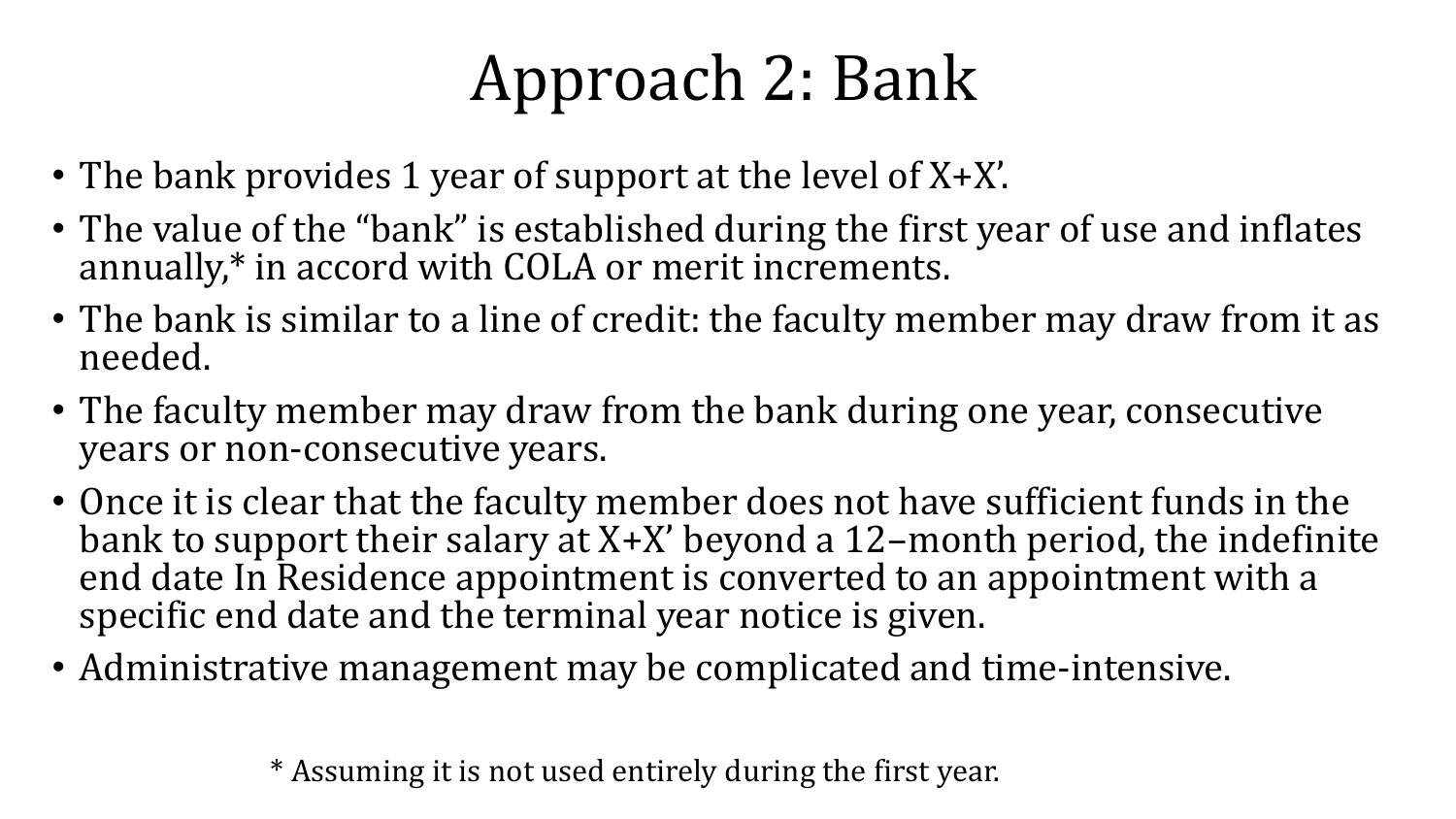# Request: Choose

- Each department must choose either the Day 1, Dollar 1 or the Bank approach.
	- New choice permitted

• The decision will be memorialized within the compensation plan, effective 7/1/22.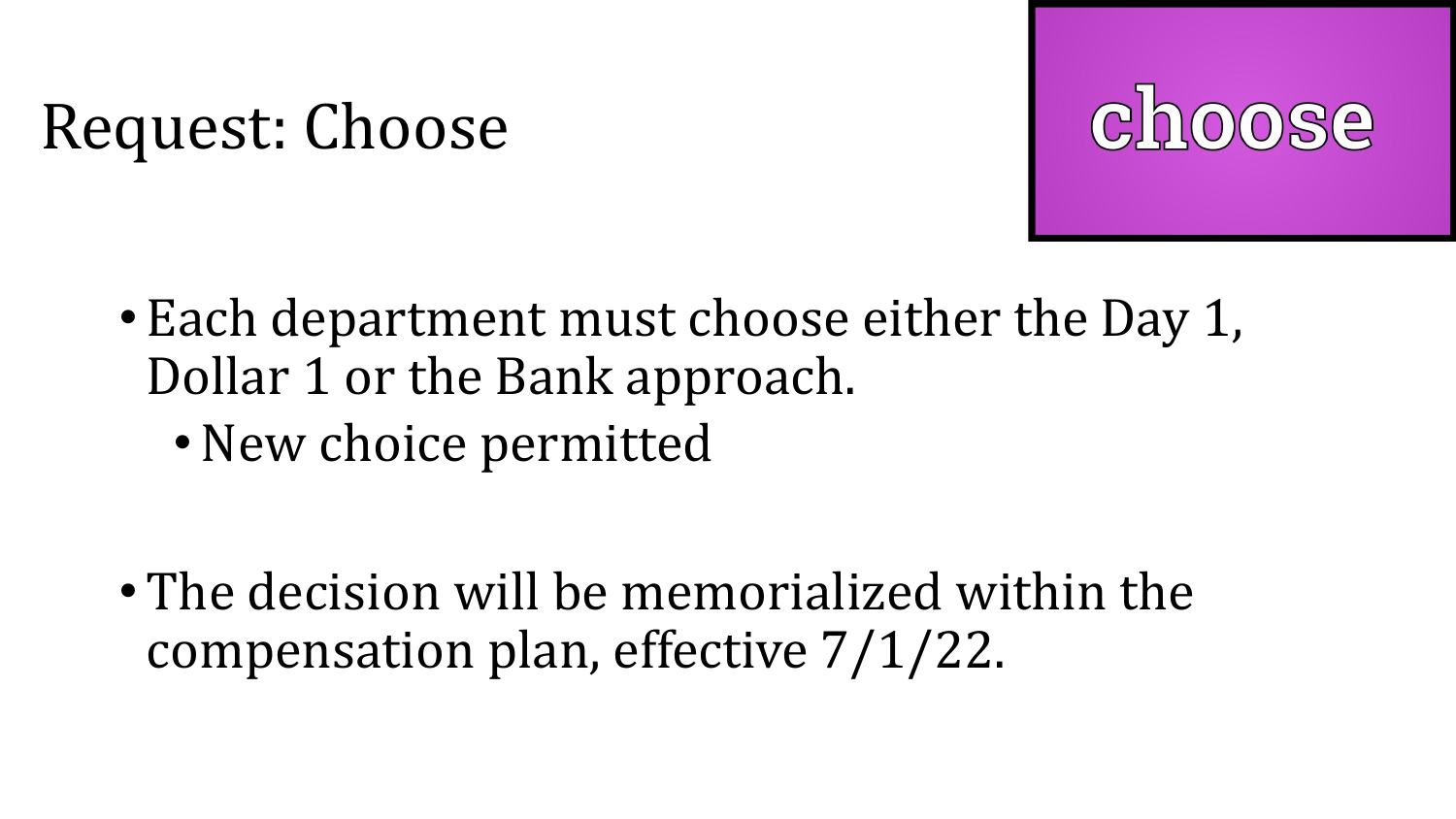# ORU Faculty

For In Residence faculty who work in ORUs, the In Residence practice defined by the academic home department applies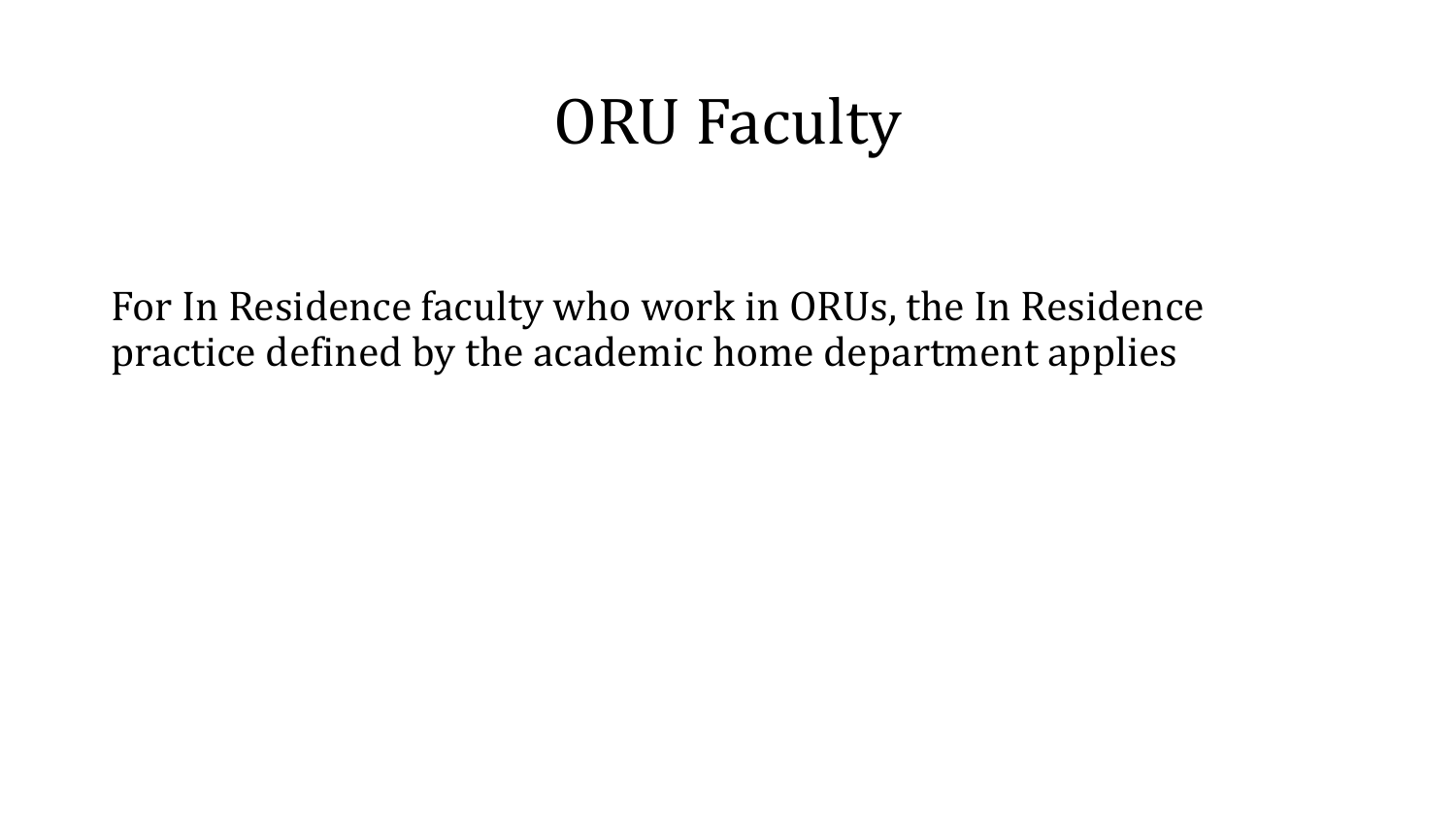# Appointments at Affiliates

- **Resignation or Retirement**: Voluntary resignation or retirement from employment at an affiliate results in resignation from the UCSF faculty appointment.
	- The process of establishing a terminal appointment does not apply to resignation
	- No departmental salary support is required
	- No notification requirement
	- No opportunity for a faculty vote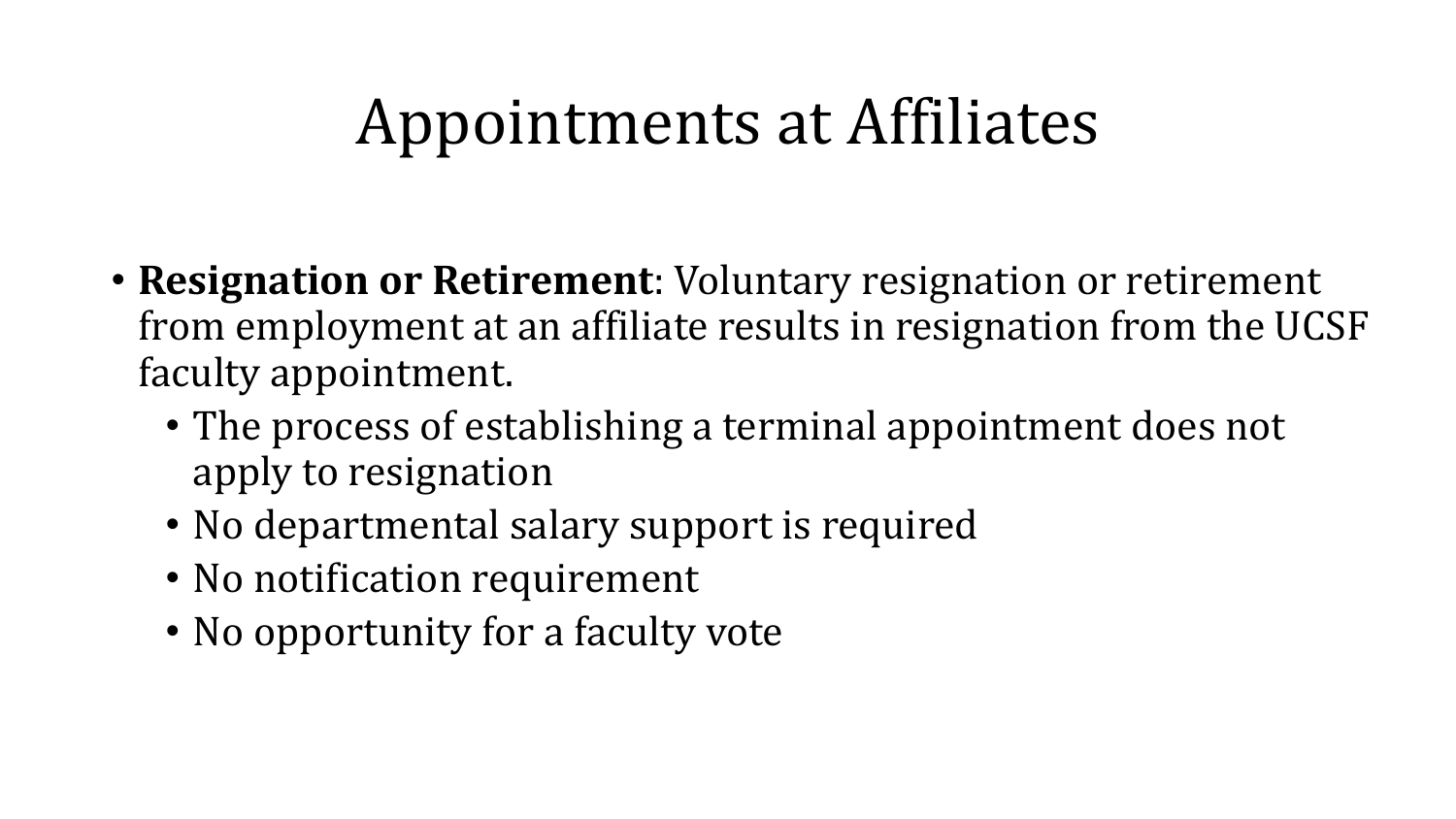# Appointments at Affiliates

- **Termination by an Affiliate**: Does not necessarily result in the termination of the UCSF faculty appointment.
- Termination constitutes justification for establishing the Term Appointment Process because "*Lack of work may be caused by…the termination of an individual's appointment at a hospital, clinic, treatment or care facility, and/or research institution affiliated or associated with the University."*
	- Notification is required
	- Opportunity for a faculty vote is required
	- If the faculty member has a paid appointment at UCSF, departmental salary support may be required during the terminal year
	- Any *required* salary support shall not exceed the amount/percent of UCSF support provided prior to the termination of the affiliate appointment.
	- No departmental salary support is required for WOS appointees.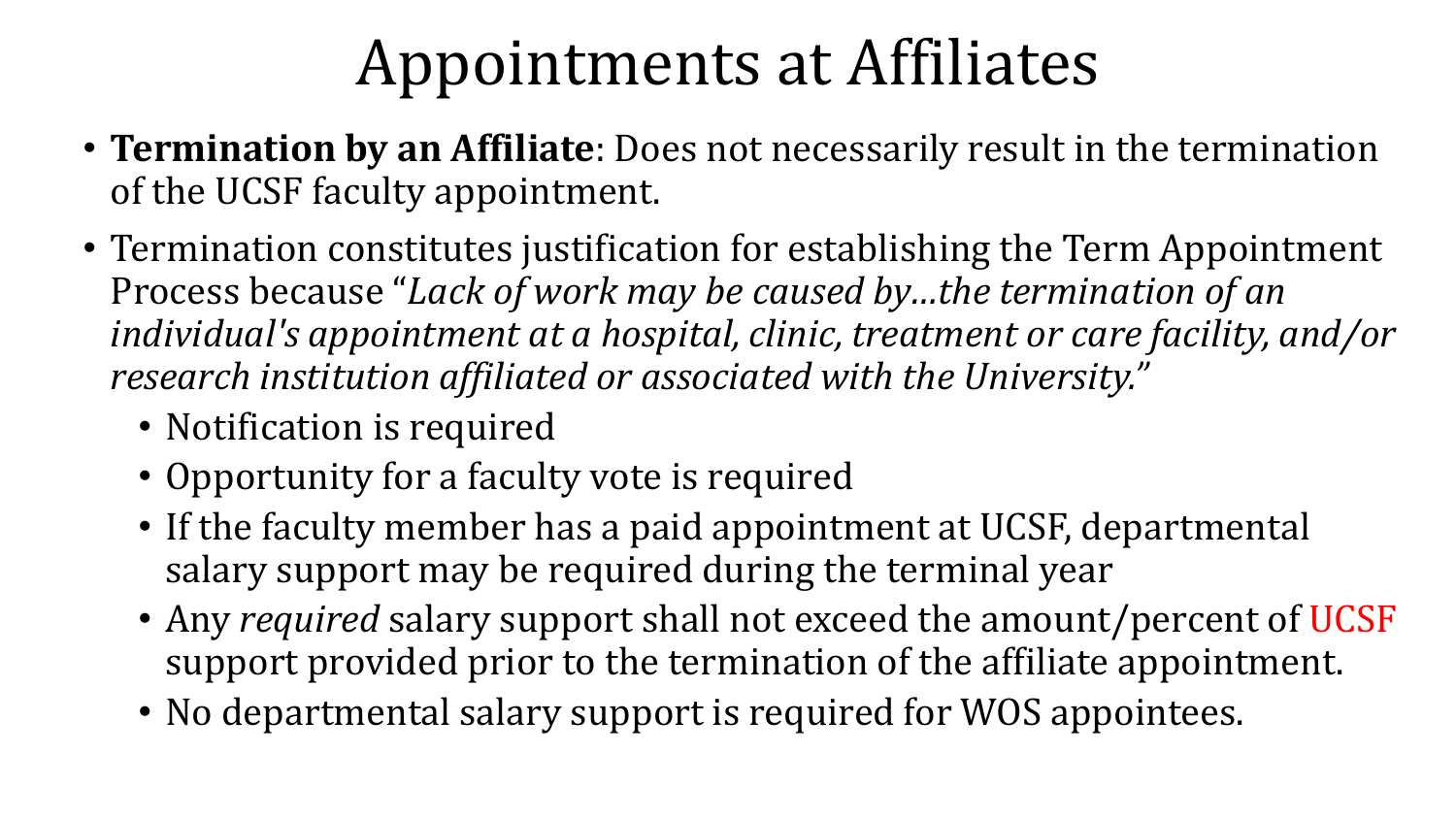### Appointments at Affiliates

### **Termination by an Affiliate for Good Cause**

• In the case of a good cause termination or termination for misconduct from an affiliate where the faculty member is paid at 100%, the WOS UCSF faculty appointment is co-terminus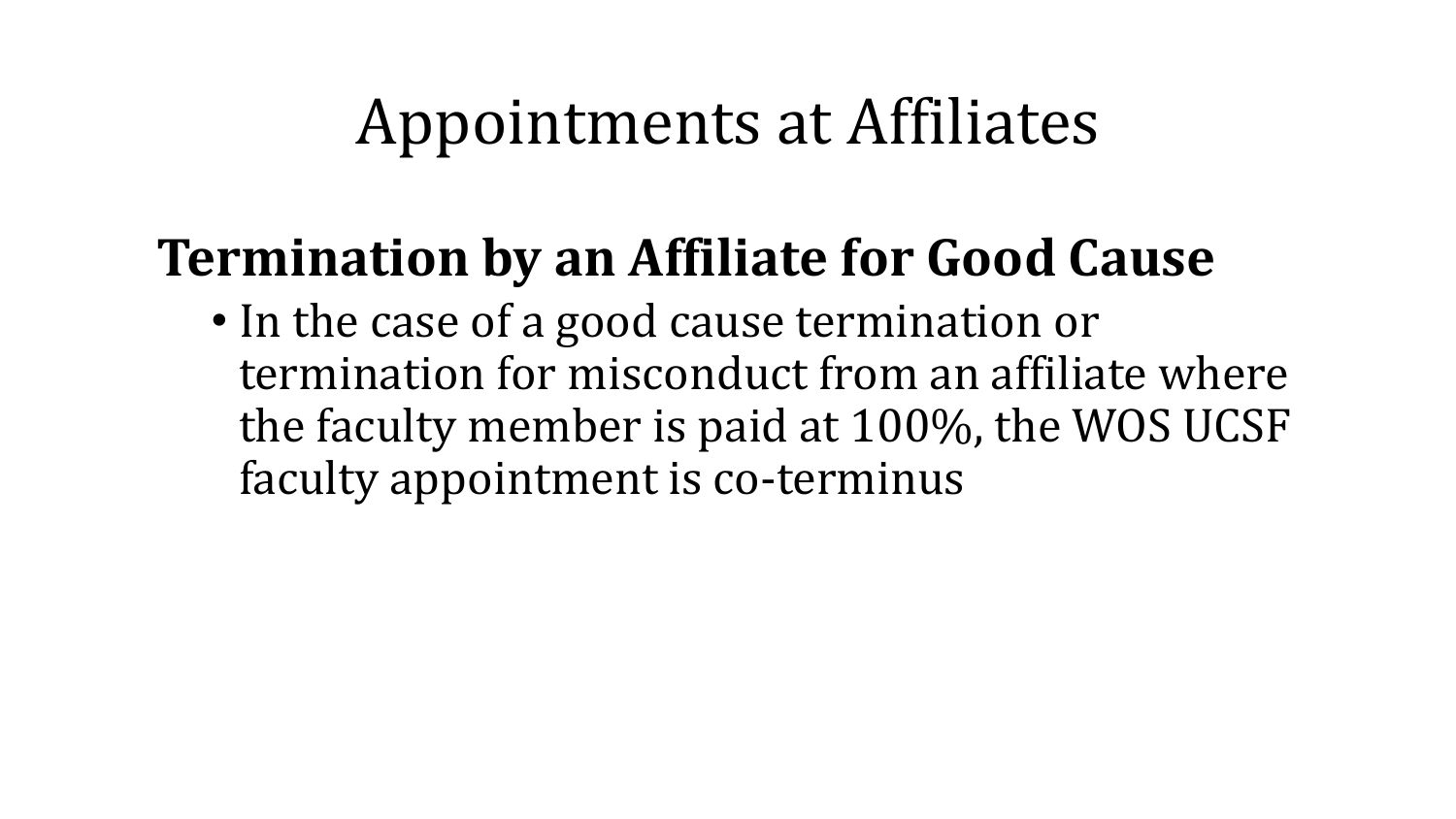# Next Steps

By March 15, 2022, please notify SOM Academic Affairs whether you choose

• Day 1 – Dollar 1

OR

• Bank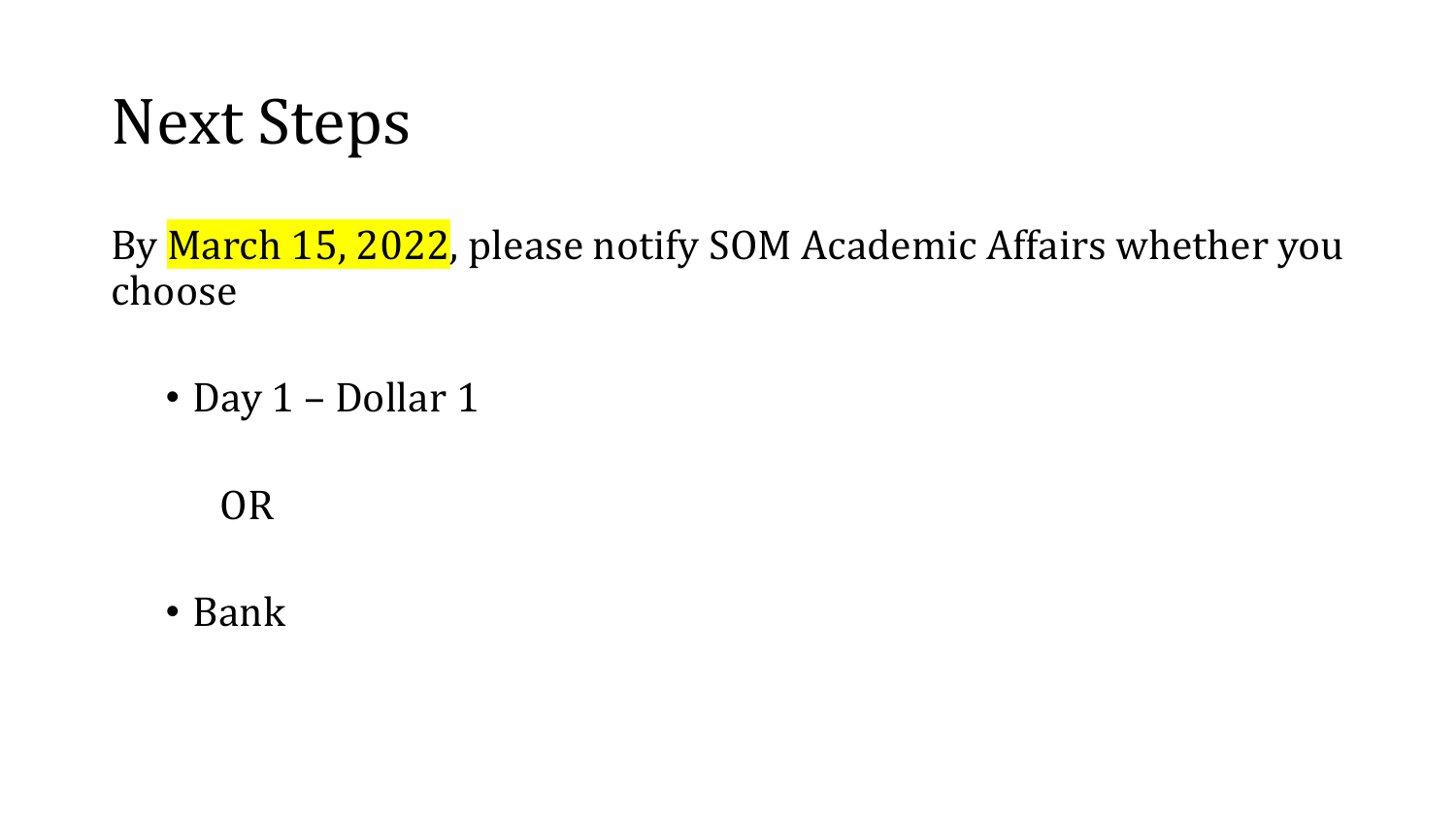# Accelerated advancement

Renee L. Binder, MD

Associate Dean

Professor of Psychiatry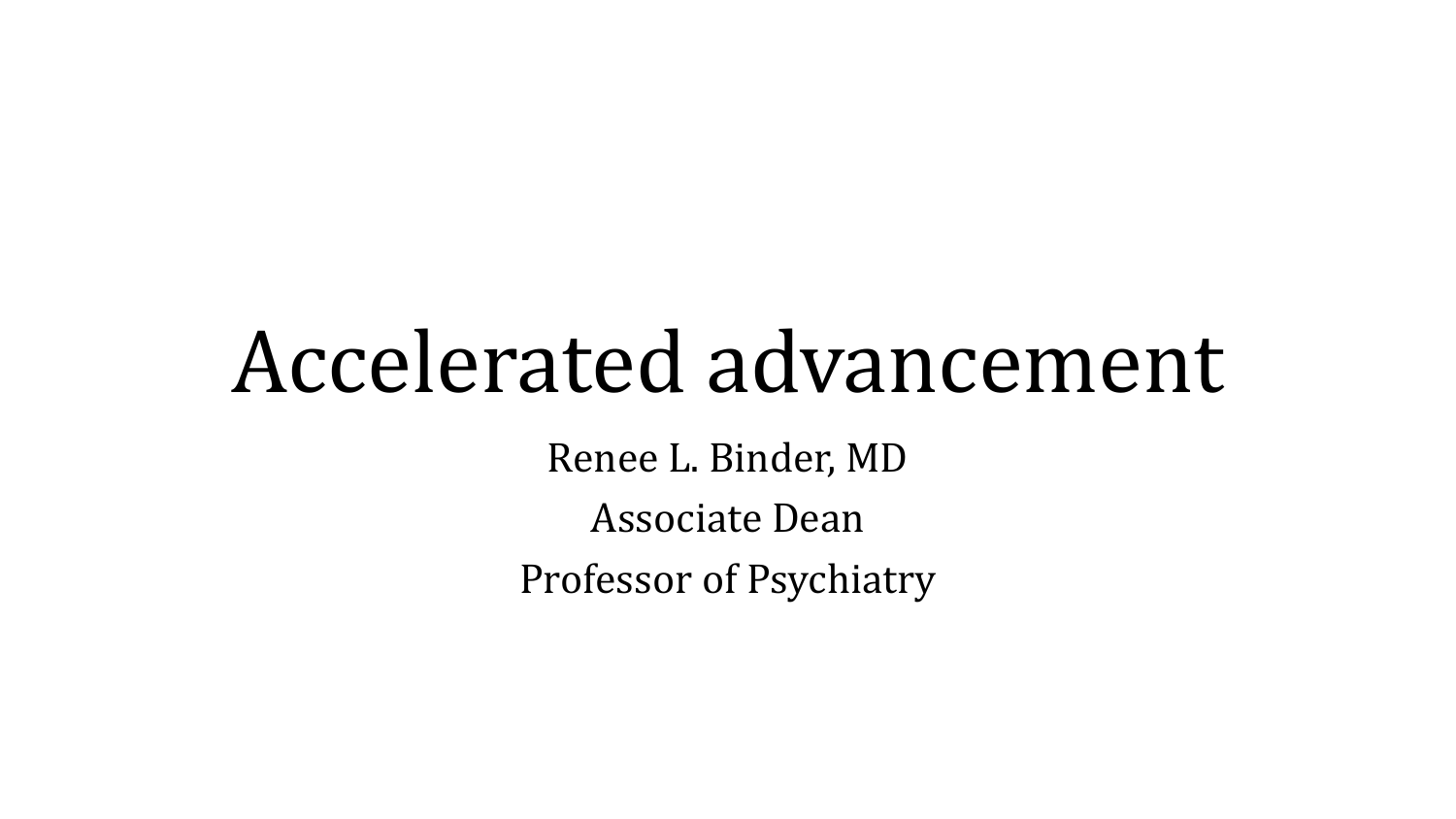### SOM Analysis

- Source: 2021 FSER dataset
- Academic actions  $7/1/2014 7/1/2020$
- Limited to faculty who are still at UCSF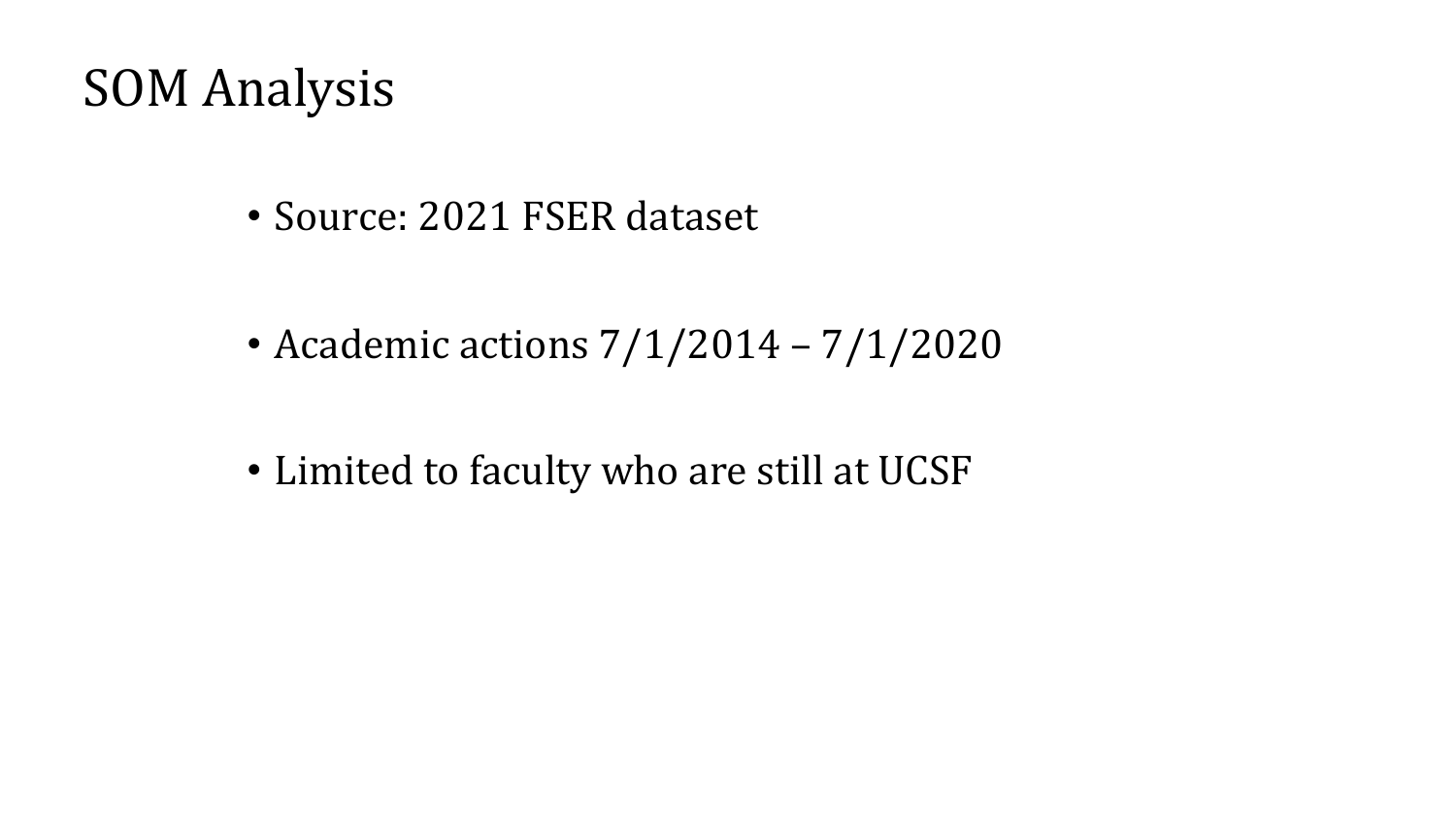# Accelerations, by rank and series

| <b>Rank</b> | # Accelerations | # Faculty** | %   |  |  |  |
|-------------|-----------------|-------------|-----|--|--|--|
| Assistant   | 56              | 1187        | 5%  |  |  |  |
| Associate   | 190             | 798         | 24% |  |  |  |
| Full        | 326             | 1269        | 26% |  |  |  |
| Total       | 572             |             |     |  |  |  |

| <b>Series</b>                | # Accelerations | # Faculty* | ℅   |  |  |  |
|------------------------------|-----------------|------------|-----|--|--|--|
| Adjunct                      | 26              | 405        | 6%  |  |  |  |
| <b>Clinical X</b>            | 142             | 672        | 21% |  |  |  |
| <b>HS Clinical</b>           | 130             | 1487       | 9%  |  |  |  |
| In Residence                 | 161             | 562        | 29% |  |  |  |
| <b>Ladder Rank</b>           | 101             | 252        | 40% |  |  |  |
| <b>Professional Research</b> | 9               |            |     |  |  |  |
| <b>Specialist</b>            | 3               |            |     |  |  |  |
| <b>Total</b>                 | 572             |            |     |  |  |  |

\* https://facultyacademicaffairs.ucsf.edu/quick-links/faculty-demographic-data/Faculty-Headcount-2021.pdf

\*\* https://facultyacademicaffairs.ucsf.edu/quick-links/faculty-demographic-data/UCSF-Annual-Faculty-Headcount-and-Demographics-2020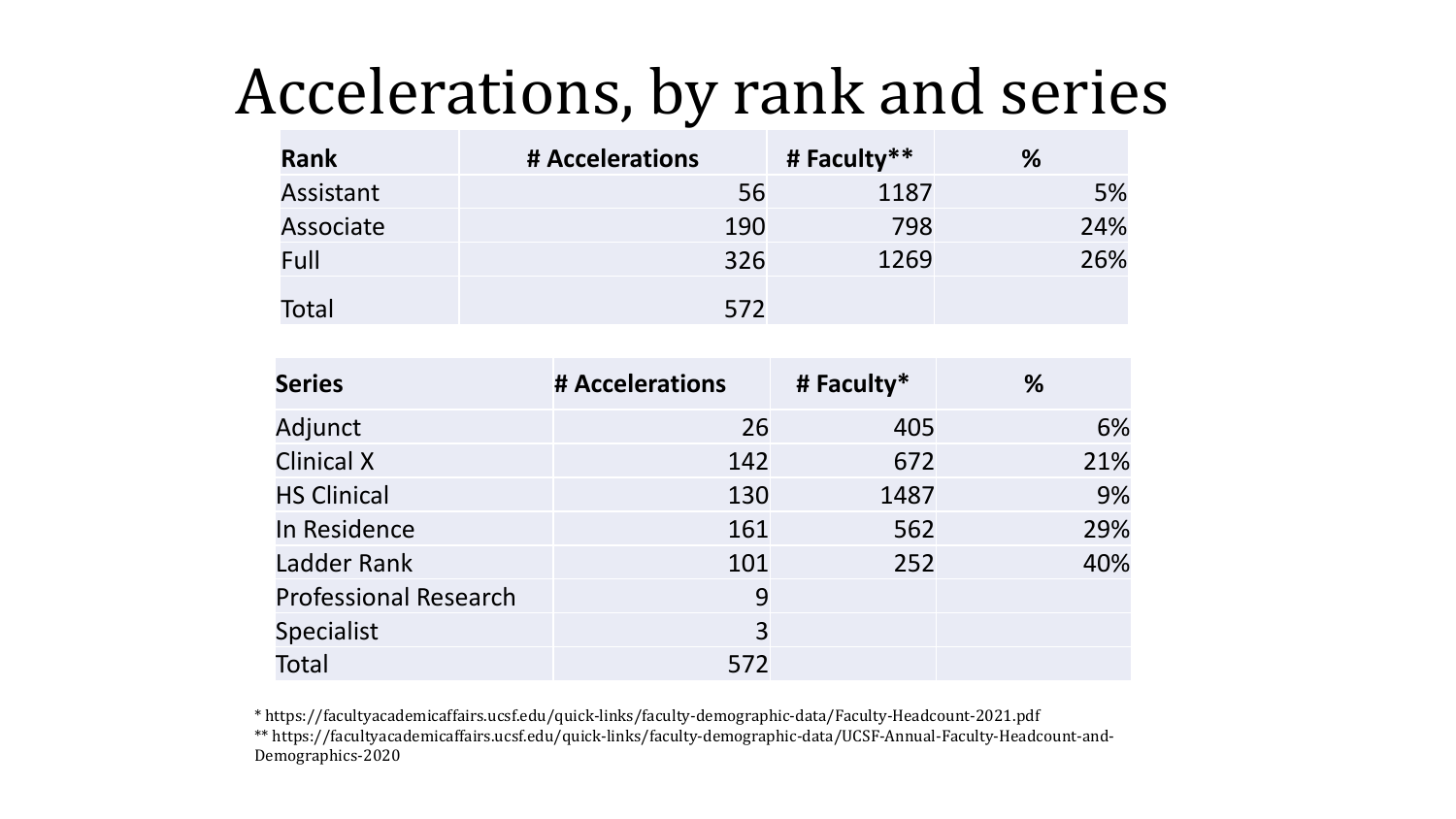### Academic Advancement Basic and Social Science Departments

| Department                           | %<br>Accelerations* Actions | On time |                      |      |                |            | Total<br>A1 A2 A3 A4 Putal<br>Accelerations |              | D1 D2 D3       |             |
|--------------------------------------|-----------------------------|---------|----------------------|------|----------------|------------|---------------------------------------------|--------------|----------------|-------------|
| Anatomy                              | 10%                         |         | 34 3 1               |      |                |            | $\overline{4}$                              |              | $\overline{2}$ |             |
| Biochemistry & Biophysics            | 28%                         | 58      |                      | 9 10 | $\overline{2}$ | $\sqrt{1}$ | 22                                          |              |                |             |
| Cellular & Molecular<br>Pharmacology | 20%                         |         | $22 \t 4 \t 2$       |      |                |            | 6                                           | $\mathbf{1}$ |                | $\mathbf 1$ |
| Epidemiology & Biostatistics         | 7%                          |         | 86 4 2               |      |                |            | 6                                           |              |                |             |
| Humanities and Social Sciences       | 22%                         |         | $21 \quad 5 \quad 1$ |      |                |            | 6                                           |              |                |             |
| Microbiology & Immunology            | 14%                         |         | 31 5                 |      |                |            | 5                                           |              |                |             |
| Physiology                           | 8%                          | 21      | 2                    |      |                |            | $\overline{2}$                              | 1            |                |             |

\*faculty members may have received one or more accelerations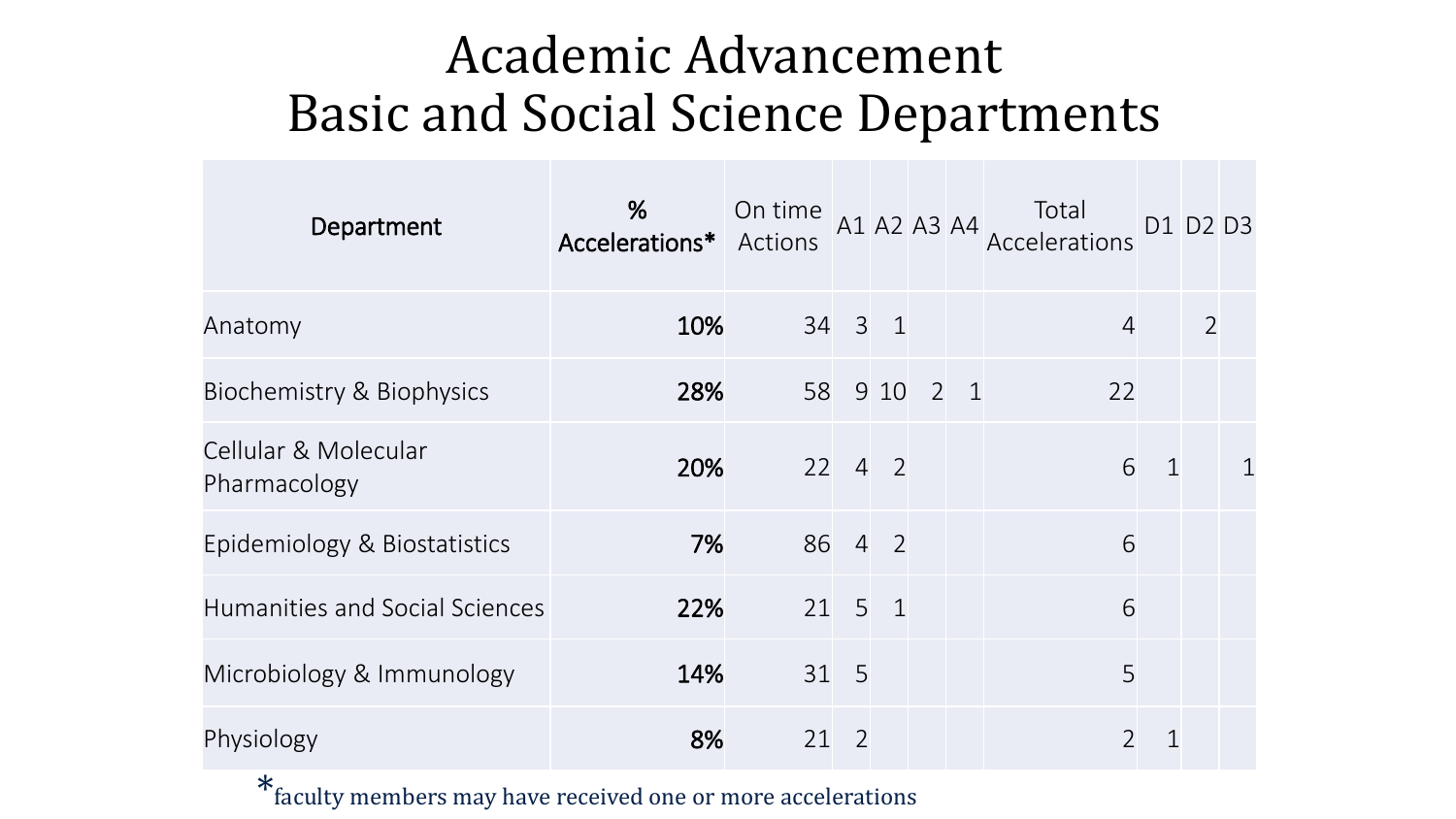### Accelerated advancement (%), Basic and Social Science Departments

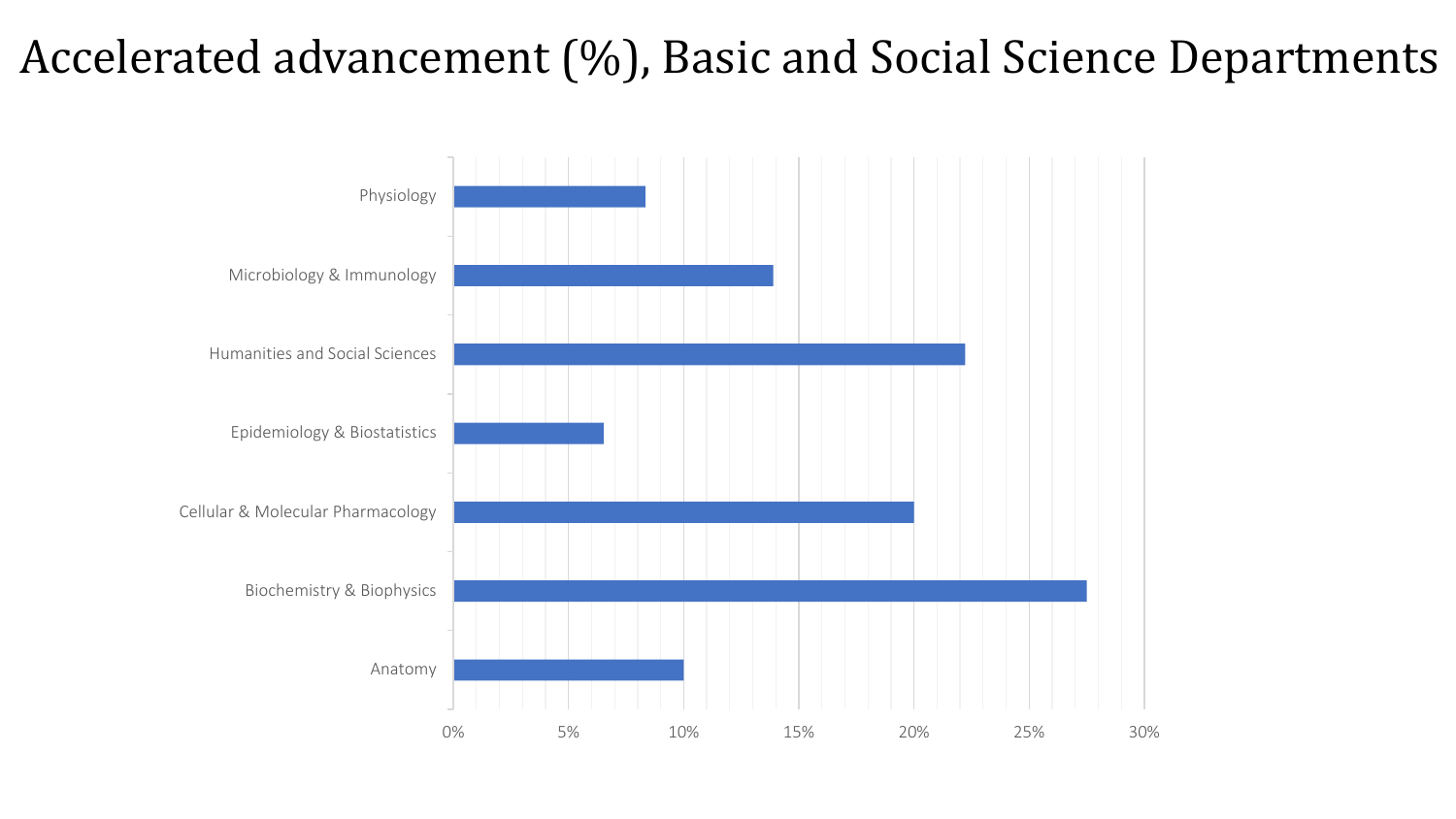### Academic Advancement – Clinical Departments

| Department                                        | %<br><b>Accelerations</b> | On time | A1 A2 A3 A4    |                |                |              | Total<br>Accelerations |                | $D1$ $D2$      | D <sub>3</sub> | D <sub>4</sub> |
|---------------------------------------------------|---------------------------|---------|----------------|----------------|----------------|--------------|------------------------|----------------|----------------|----------------|----------------|
| Anesthesia & Perioperative Care                   | 11%                       | 252     | 30             | 3              |                |              | 33                     | $\mathbf{1}$   | $\overline{3}$ |                |                |
| Dermatology                                       | 14%                       | 82      | 12             | $\mathbf{1}$   |                |              | 13                     |                |                |                |                |
| <b>Emergency Medicine</b>                         | 11%                       | 104     | 11             | $\overline{2}$ |                |              | 13                     |                |                |                |                |
| Family & Community Medicine                       | 8%                        | 97      | $\overline{7}$ | $\mathbf{1}$   | $\mathbf{1}$   |              | 9                      |                |                |                | $\mathbf 1$    |
| Laboratory Medicine                               | 20%                       | 70      | 16             | $\overline{2}$ |                |              | 18                     |                |                |                |                |
| Medicine                                          | 15%                       |         | 981 146        | 27             | $\overline{2}$ |              | 175                    | 18             | $\overline{2}$ | $\mathbf{1}$   | $\mathbf 1$    |
| Neurological Surgery                              | 19%                       | 71      | 12             | $\overline{3}$ | $\overline{2}$ |              | 17                     | $\mathbf{1}$   | $\mathbf{1}$   |                |                |
| Neurology                                         | 7%                        | 290     | 14             | $\overline{7}$ | $\overline{3}$ |              | 24                     | $\overline{7}$ |                | $\mathbf{1}$   | $\mathbf 1$    |
| Obstetrics, Gynecology &<br>Reproductive Sciences | 11%                       | 180     | 22             | $\mathbf{1}$   |                |              | 23                     |                | $\mathbf{1}$   |                |                |
| Ophthalmology                                     | 14%                       | 65      | 6              | 5              |                |              | 11                     |                |                |                |                |
| Orthopaedic Surgery                               | 10%                       | 115     | 8              | 5              |                |              | 13                     | $\overline{4}$ |                |                | $\mathbf 1$    |
| Otolaryngology - Head and Neck<br>Surgery         | 5%                        | 82      | $\overline{4}$ |                |                |              | $\overline{4}$         | $\mathbf{1}$   |                |                |                |
| Pathology                                         | 27%                       | 79      | 28             | $\mathbf{1}$   | $\mathbf{1}$   |              | 30                     | $\mathbf{1}$   |                |                |                |
| Pediatrics                                        | 9%                        | 427     | 30             | $\overline{9}$ | $\overline{2}$ | $\mathbf{1}$ | 42                     | 5              | $\mathbf{1}$   |                |                |
| Physical Therapy & Rehabilitation<br>Science      | 15%                       | 34      | $\overline{4}$ | $\overline{2}$ |                |              | 6                      |                |                |                |                |
| Psychiatry                                        | 11%                       | 208     | 19             | $\overline{4}$ | $\overline{3}$ |              | 26                     | $\overline{2}$ |                | $\mathbf{1}$   |                |
| <b>Radiation Oncology</b>                         | 7%                        | 43      | $\overline{3}$ |                |                |              | 3                      |                |                |                |                |
| Radiology                                         | 16%                       | 187     | 33             | 5              |                |              | 38                     | 6              |                |                |                |
| Surgery                                           | 6%                        | 188     | 10             | $\overline{2}$ | $\mathbf 1$    |              | 13                     | $\overline{2}$ |                |                | $\overline{2}$ |
| Urology                                           | 19%                       | 42      | $\overline{4}$ | $\overline{4}$ | $\overline{2}$ |              | 10                     |                |                |                |                |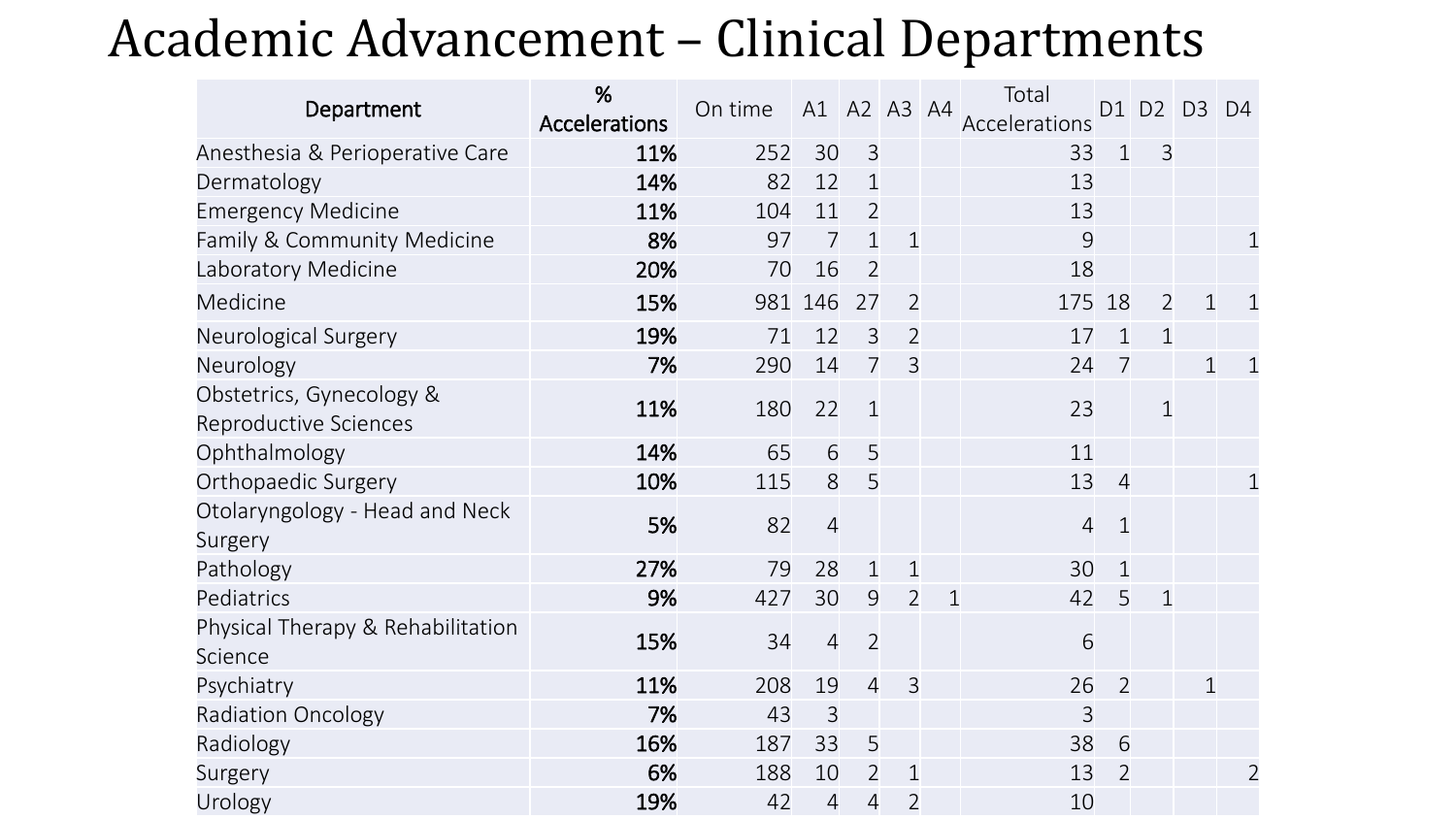#### Accelerated advancement (%) – Clinical Departments

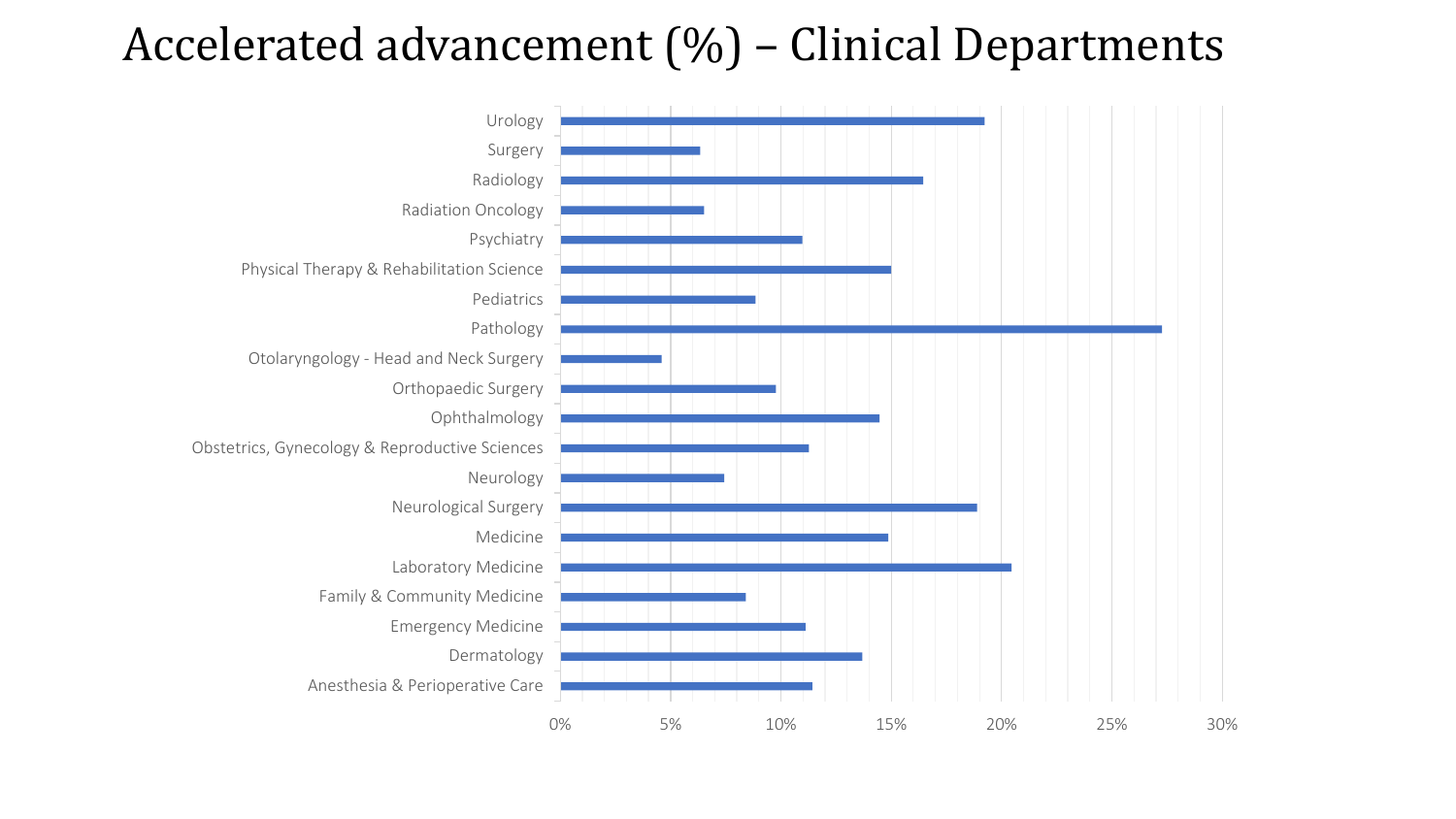# Criteria for Accelerated Advancement School of Medicine 2022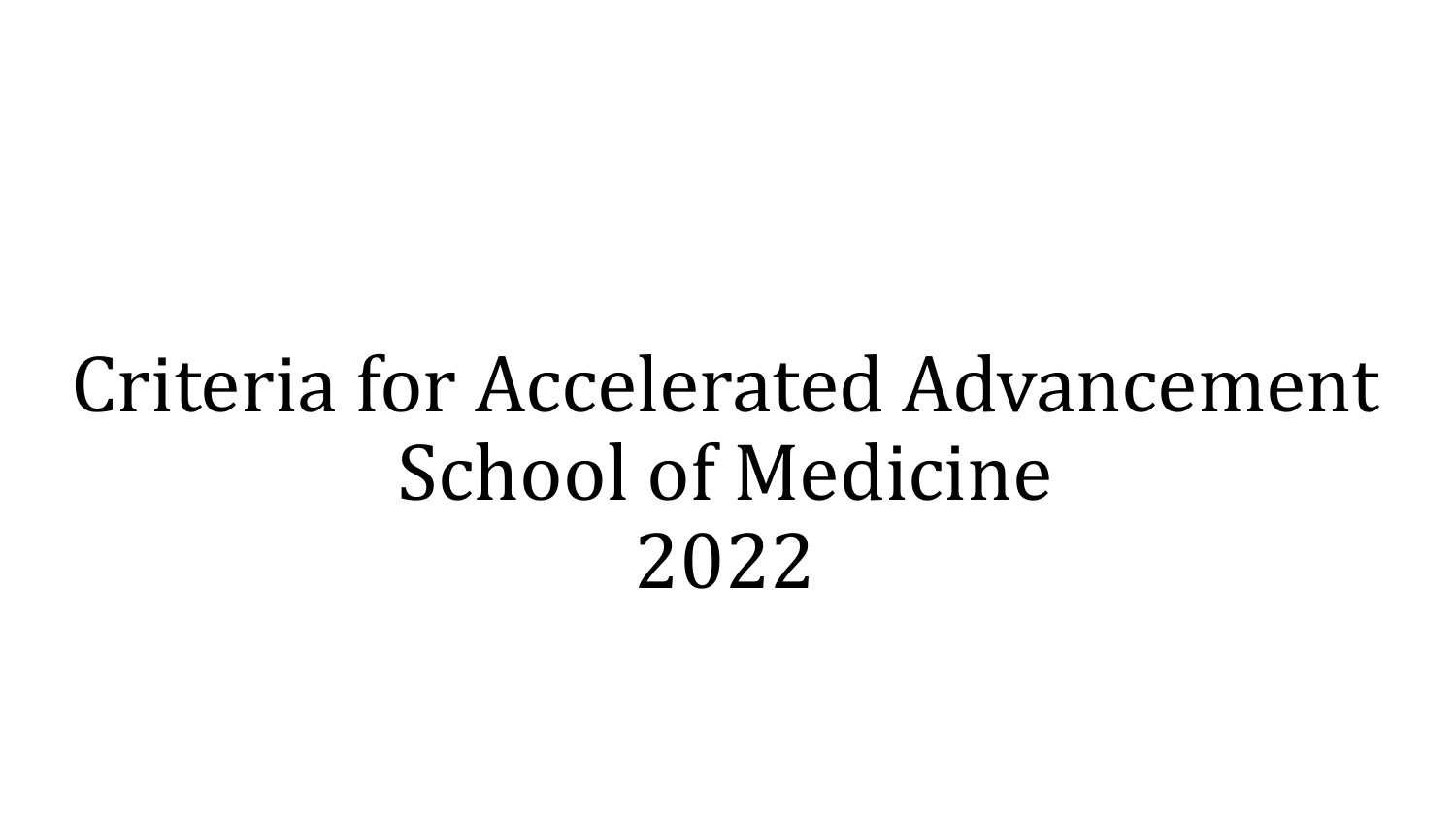# Criteria

- National and International Honors
- UCSF Awards and Honors
- UCSF Service
- Departmental leadership
- Clinical achievements
- Educational achievements
- Research achievements
- Public and University service
- Diversity, equity, and inclusion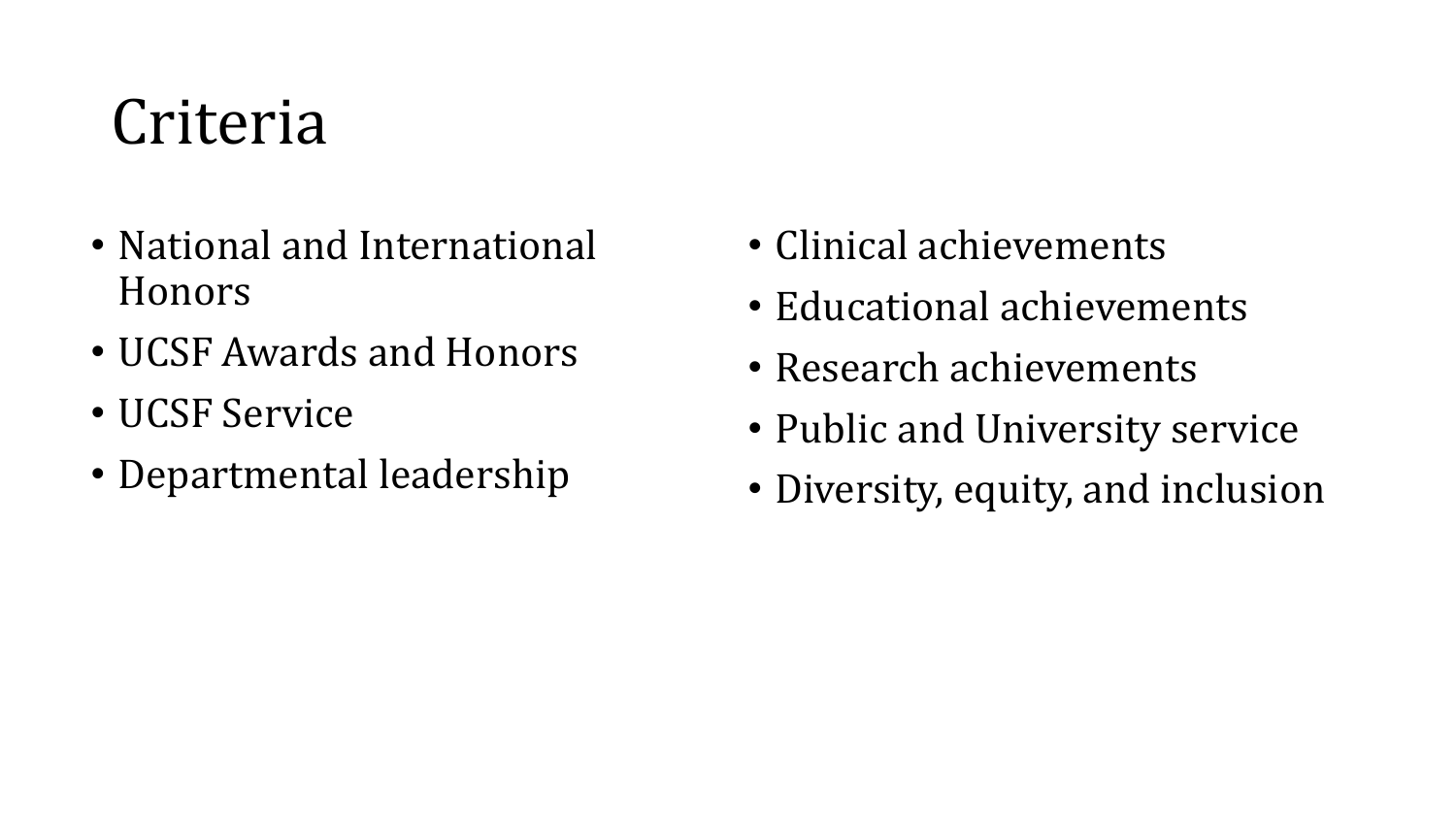# National and international honors

- Election to the American Academy of Arts and Sciences
- Election to the American Society for Clinical Investigation
- Election to the Association of American Professors
- Election to the National Academy of Medicine
- Election to the National Academy of Science
- Receipt of a highly selection national service award or national diversity award, the highest honor bestowed by a society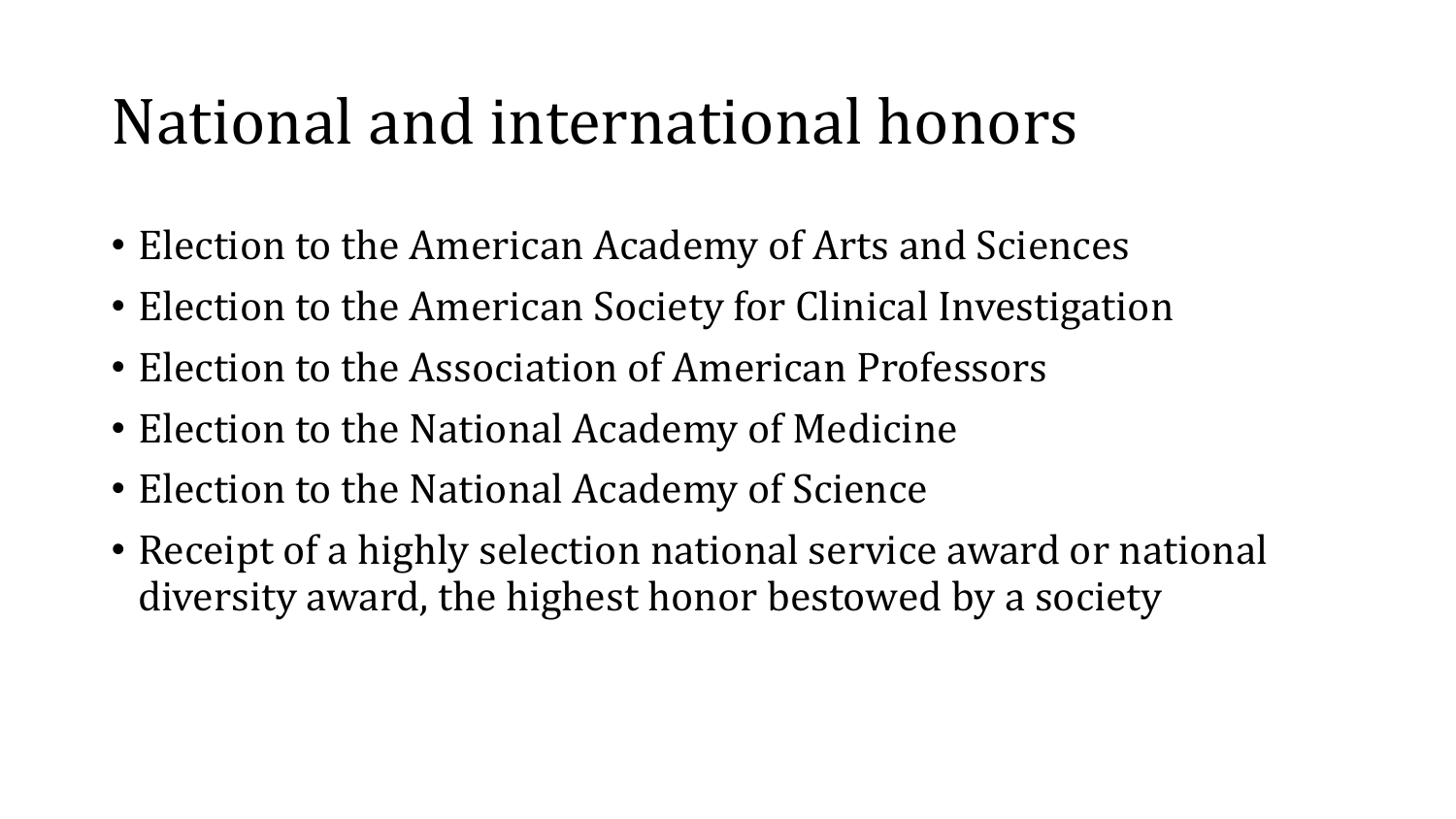# UCSF awards and honors

- Chancellor's Award
- Holly Smith award for Exceptional University Service
- UCSF Academic Senate Distinction in Mentoring Award
- UCSF Academic Senate Distinction in Teaching Award
- UCSF Academic Senate Lifetime Mentoring Award
- UCSF Health Exceptional Physician Award
- Election to the Academy of Medical Educators: highlight the accomplishments that culminated in election within the Chair's letter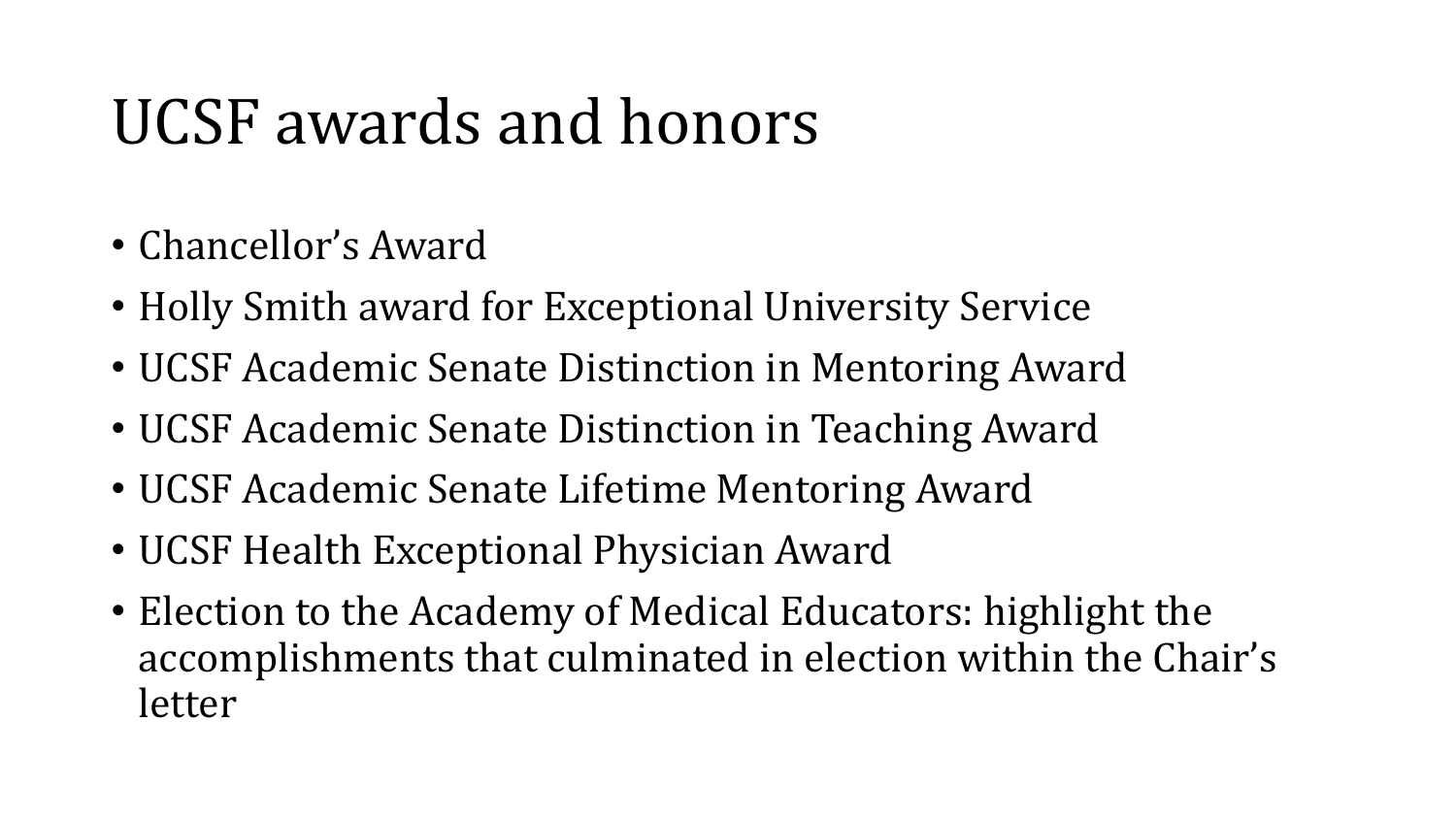### UCSF service

- Committee on Academic Personnel: completion of each 3-year term
- Committee on Animal Research: completion of each 3-year term
- Committee on Human Research: completion of each 3-year term
- SOM Admissions Executive Committee (high-intensity, timeintensive committee): completion of each 3-year term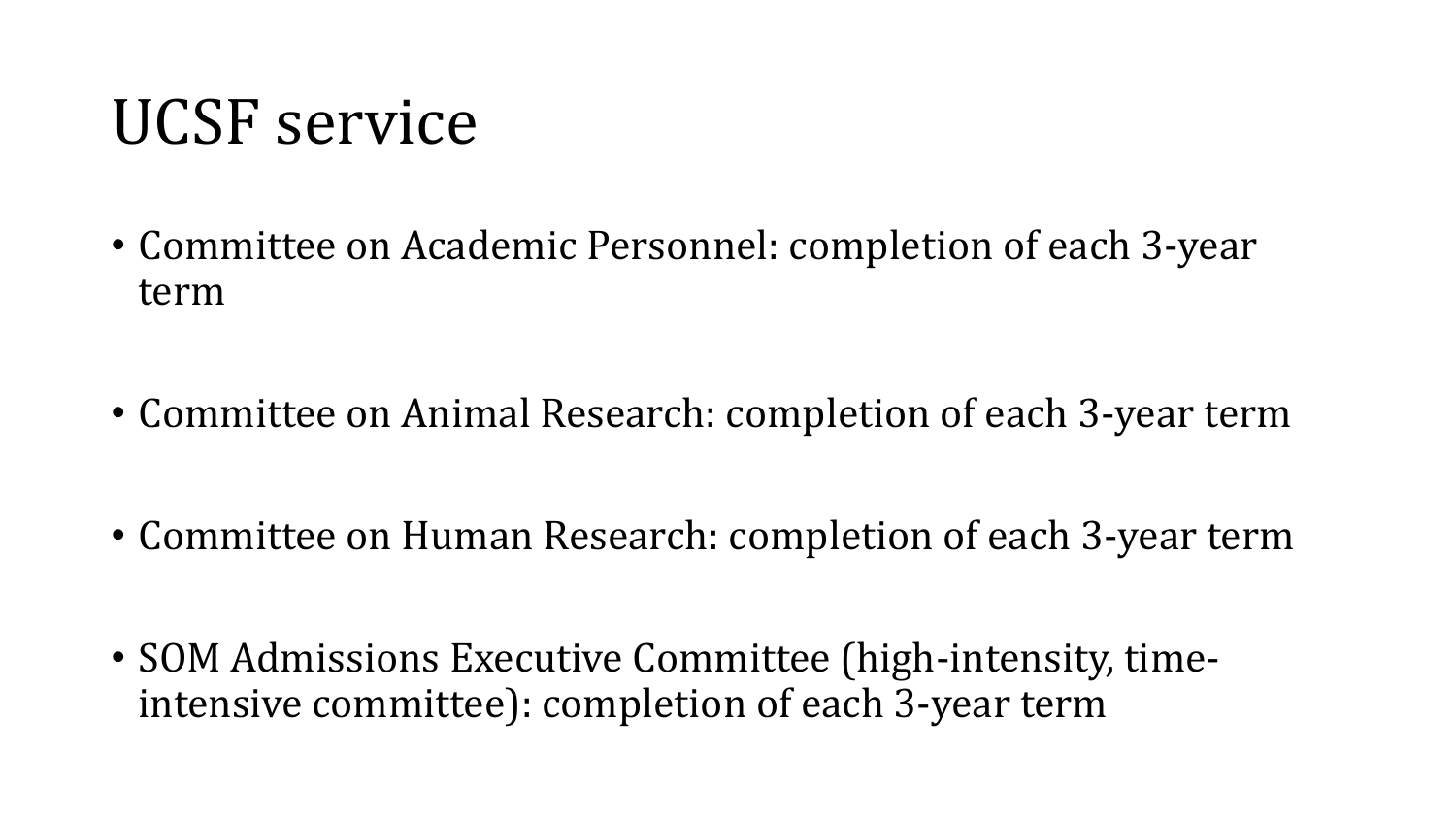# Departmental leadership

• Exceptional accomplishments during or leading to a major leadership role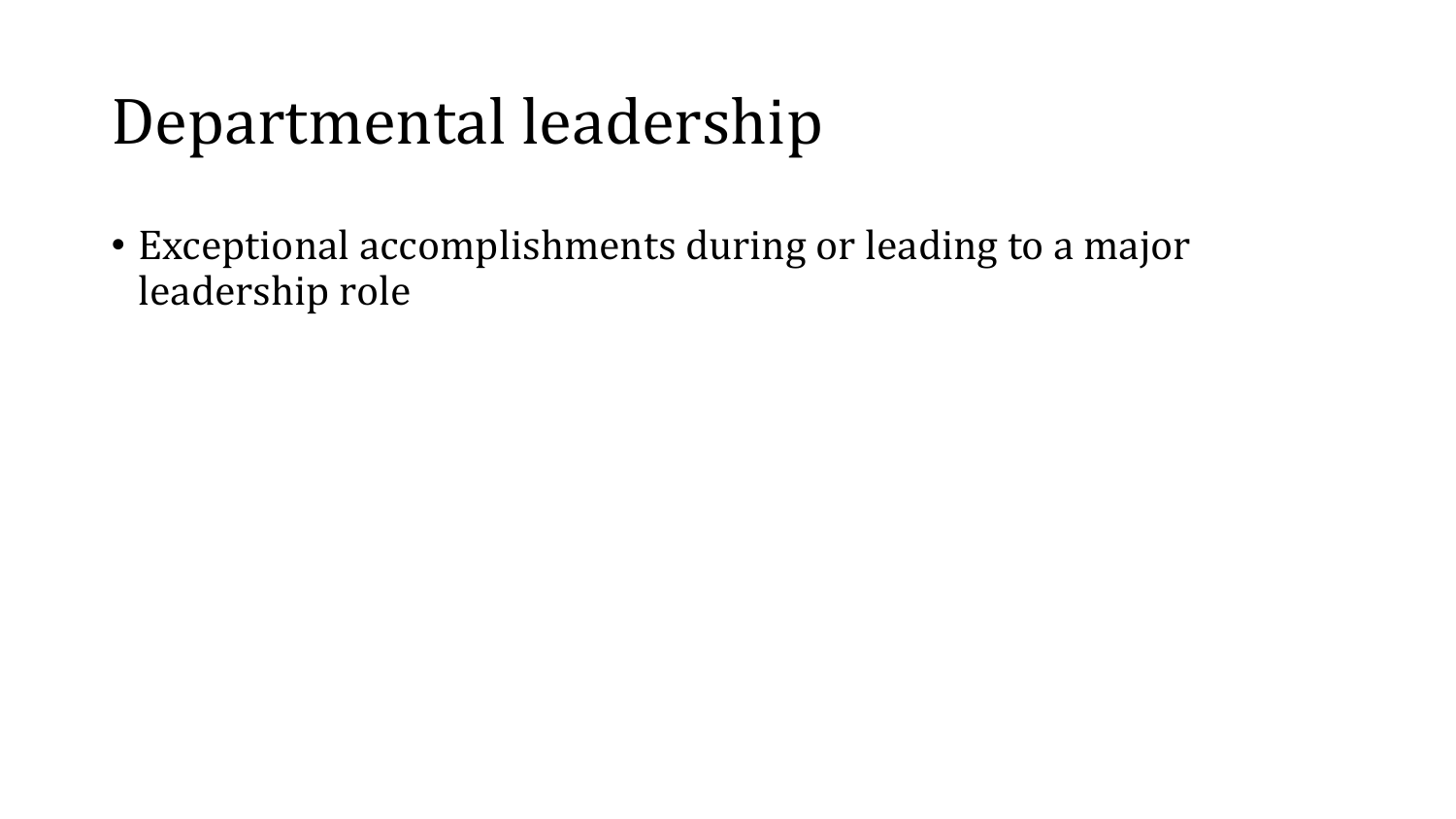# Clinical – exceptional achievements

- Development, implementation, and/or leadership of a substantial, innovative clinical program
- Development, implementation, and/or leadership of an exceptional program in the setting of unanticipated issue or crisis
- Other examples of exceptional contributions to the clinical mission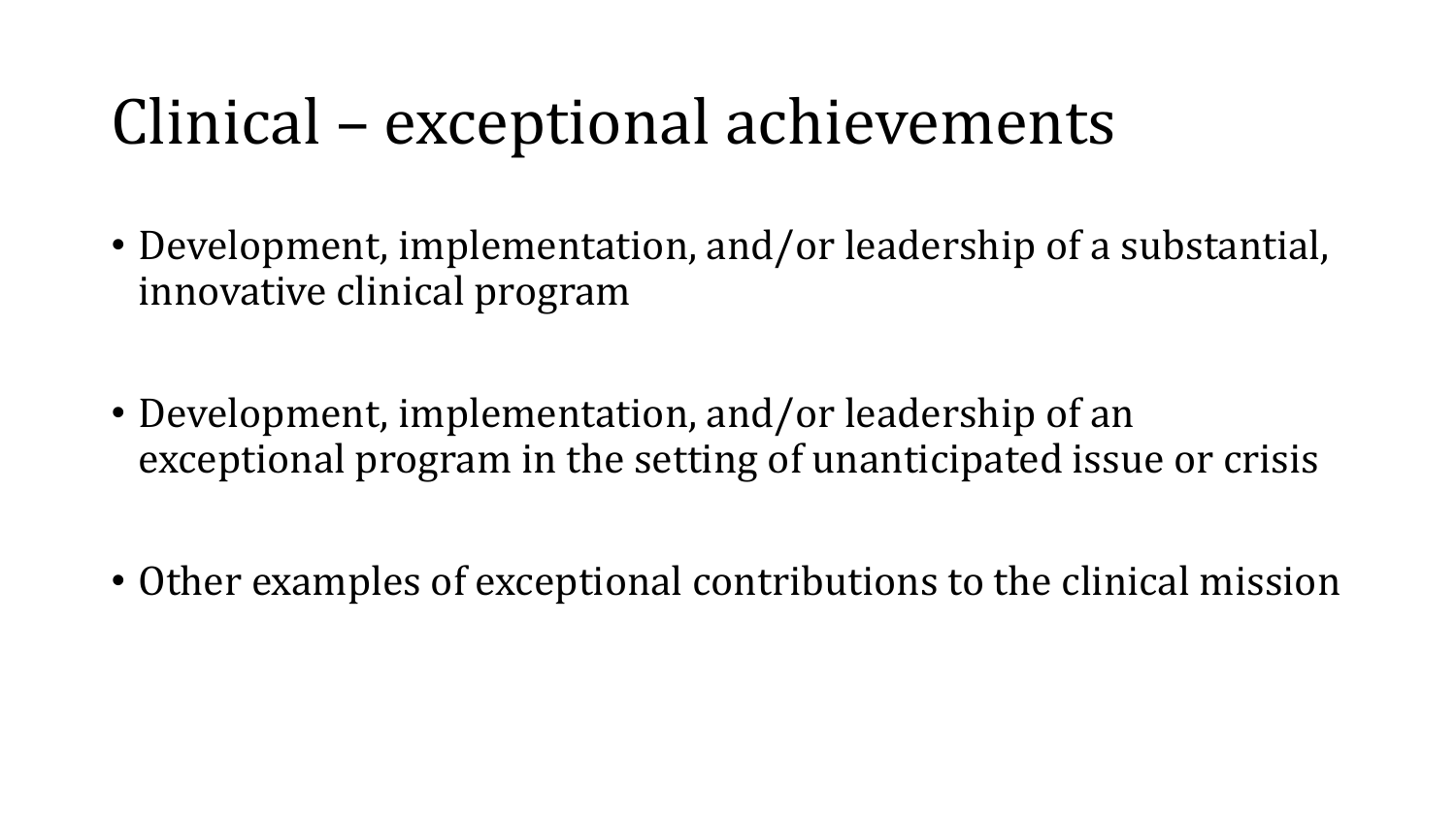# Education – exceptional achievements

• Development and dissemination of a substantial, innovative educational program that has had a measurable impact on students or trainees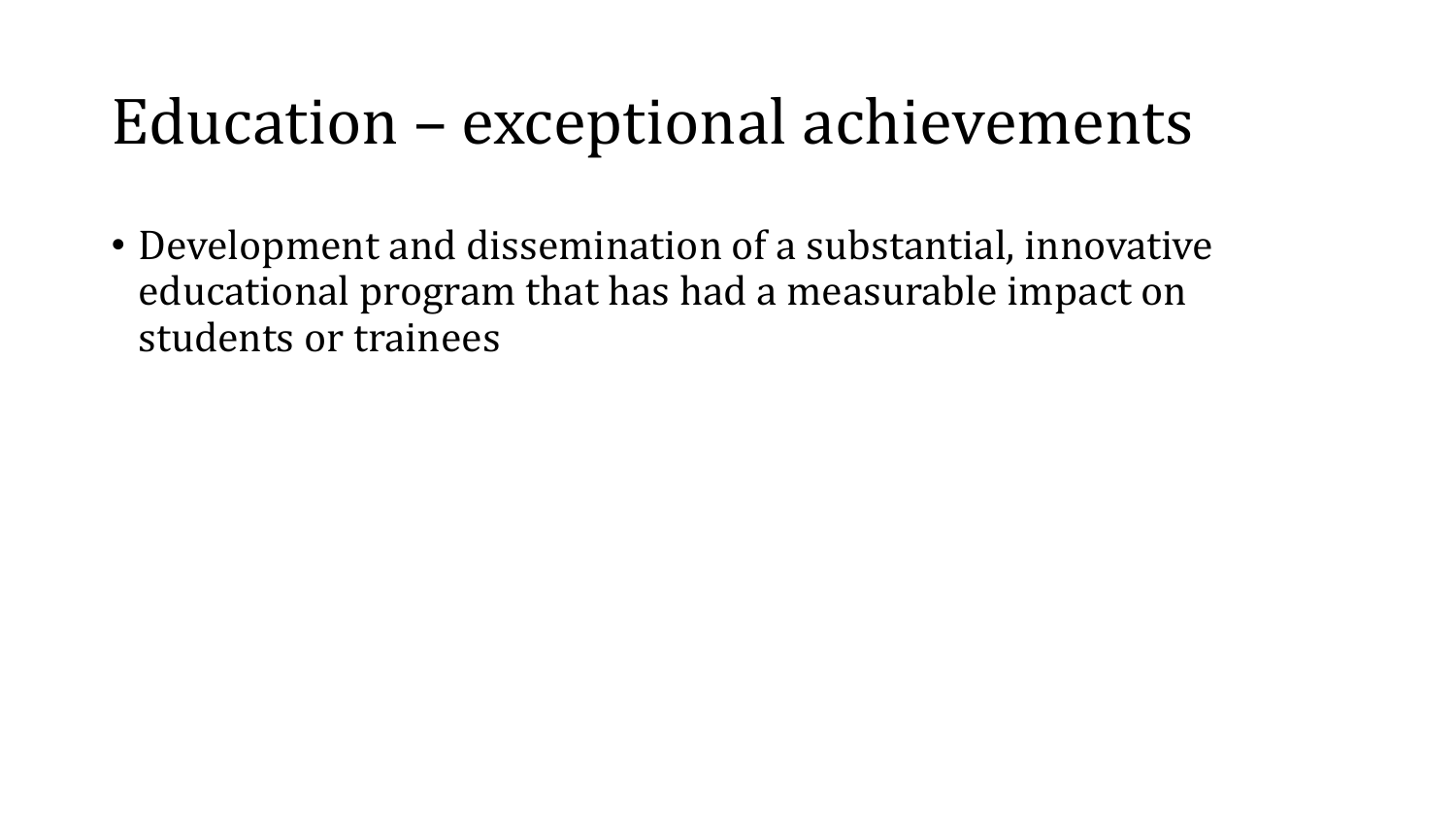# Research – exceptional achievements

• Contributions, including publications, competitive extramural funding or awards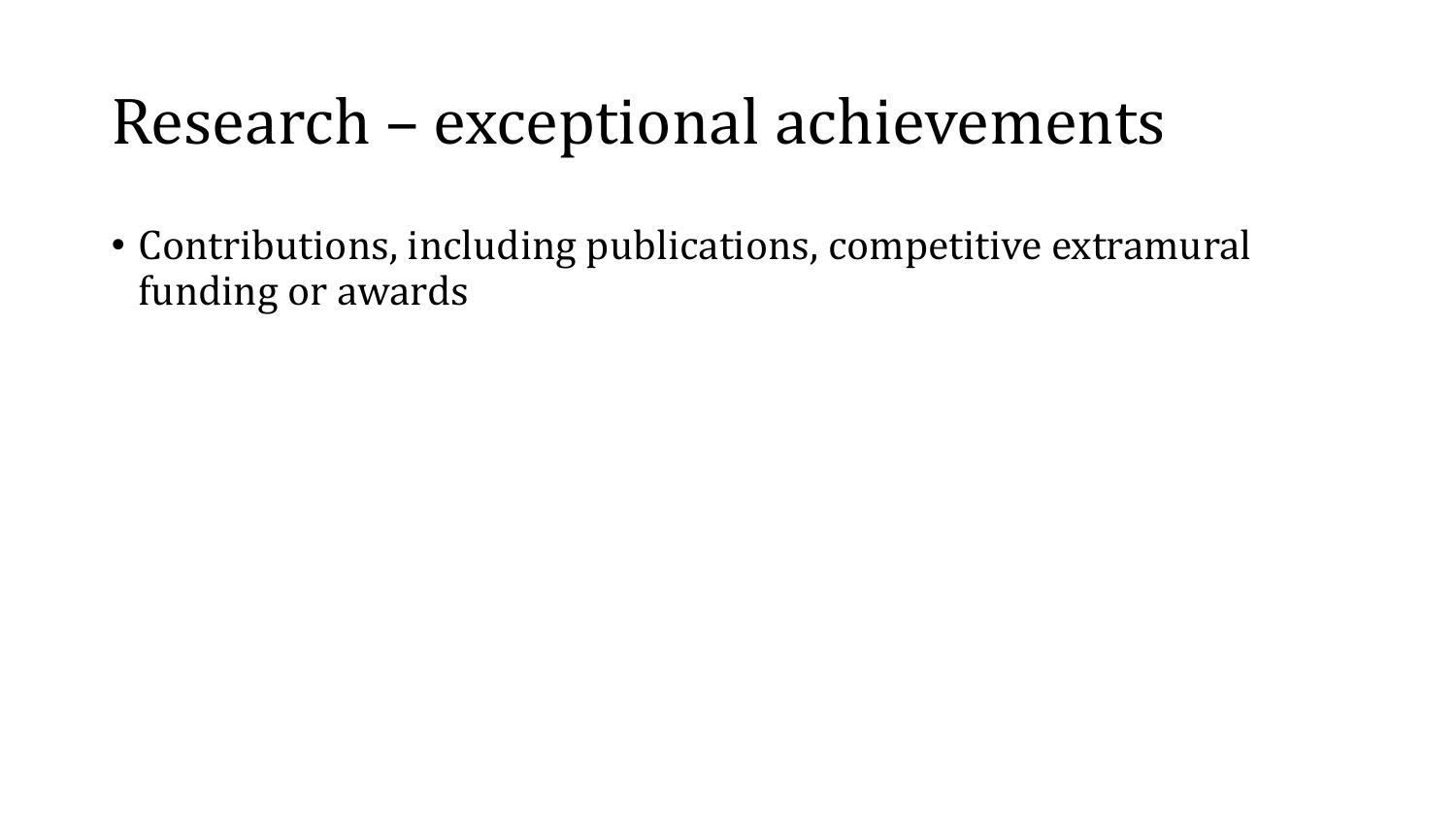# Public and University Service

• Development or leadership of a program that has had a substantial and sustained impact on the community's health and well-being, where the faculty member led the conception and implementation of the program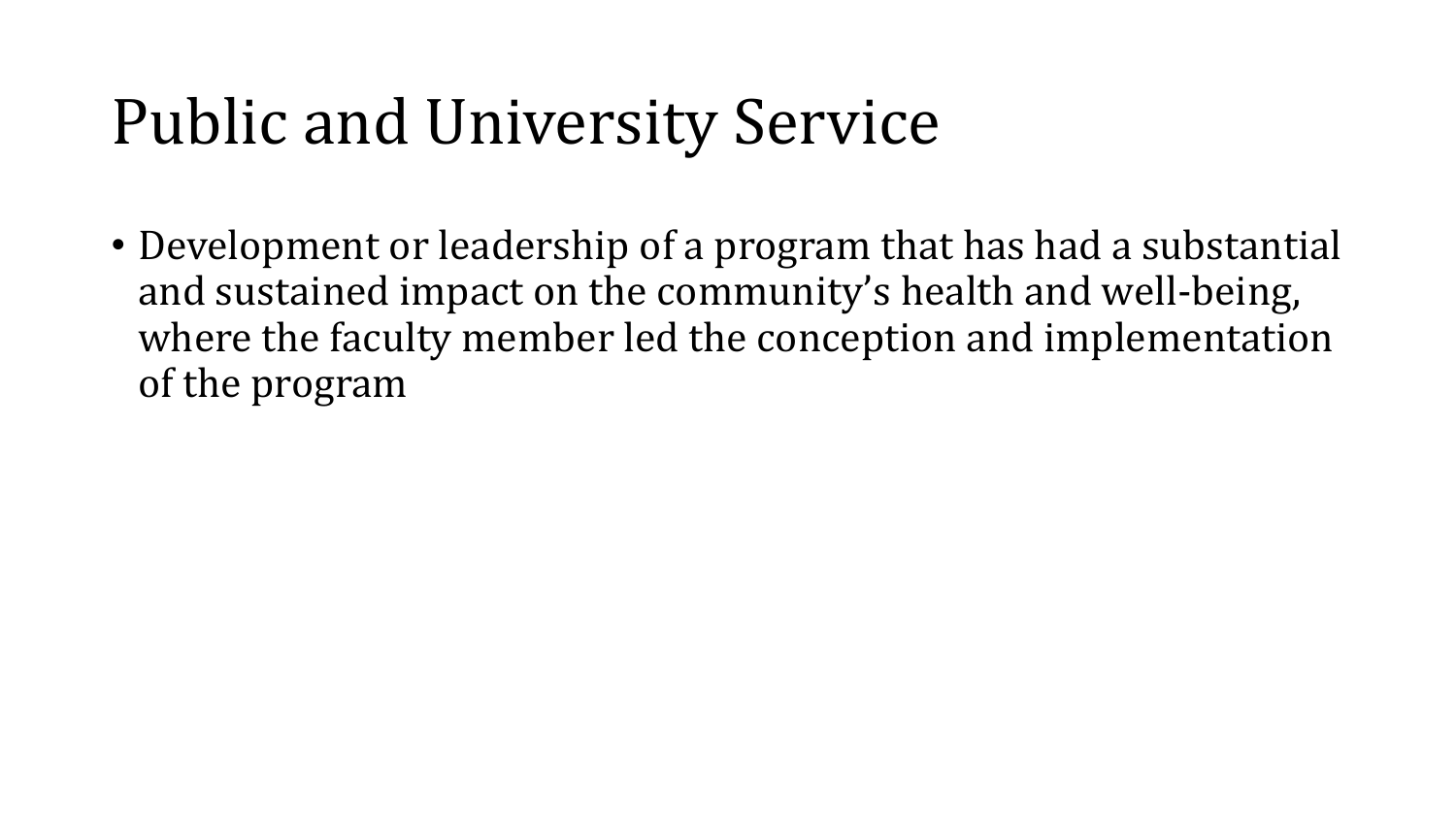# Diversity, equity and inclusion

• Exceptional performance in promoting diversity, equity, and inclusion within the University, School, and/or Department